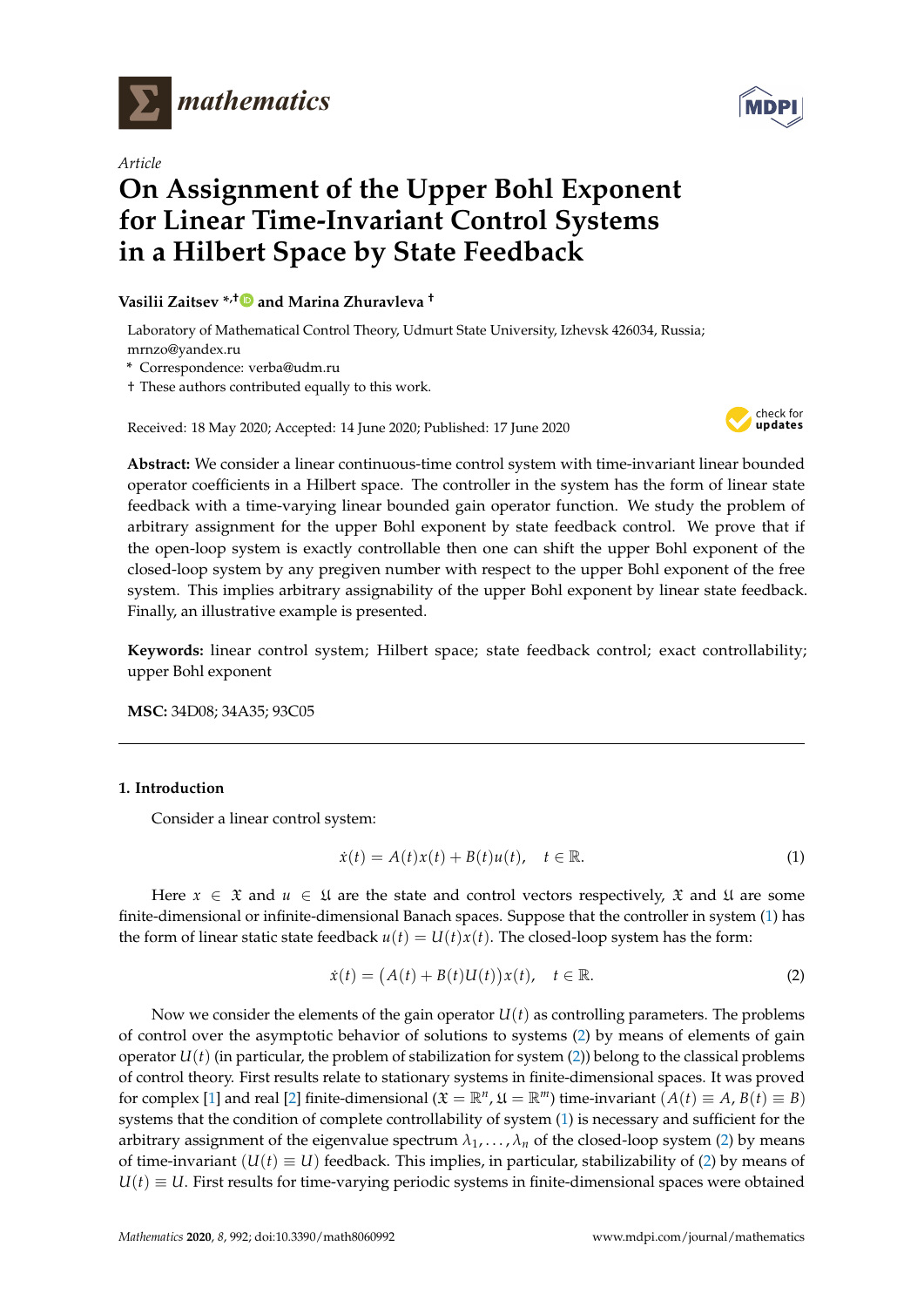in [\[3\]](#page-17-2): It was proved that the complete controllability of system [\(1\)](#page-0-0) is necessary and sufficient for the arbitrary assignment of the characteristic multipliers *ρ*1, . . . , *ρ<sup>n</sup>* of the closed-loop system [\(2\)](#page-0-1) by means of periodic feedback. For time-varying non-periodic systems in finite-dimensional spaces, first results on stabilization were obtained in [\[4–](#page-17-3)[6\]](#page-17-4). A transformation reducing system [\(2\)](#page-0-1) to a canonical (block)-Frobenius form was used, which allows one to solve the eigenvalue assignment problem. However, rather restrictive conditions on the smoothness and boundedness of the coefficients of system [\(1\)](#page-0-0) are required there. These conditions were weakened in [\[7\]](#page-17-5) to the condition of uniform complete controllability in the sense of Kalman [\[8\]](#page-17-6), and, on the basis of this property, sufficient conditions for exponential stabilization of system [\(2\)](#page-0-1) were obtained. The proof of exponential stability is carried out using the second Lyapunov method (the Lyapunov function method).

In the framework of the first Lyapunov method of studying systems of differential equations in finite-dimensional spaces, a natural generalization of the concept of eigenvalue spectrum for non-stationary systems is the spectrum of Lyapunov exponents (see [\[9](#page-17-7)[–11\]](#page-17-8)). In addition to Lyapunov exponents, other Lyapunov invariants are known (that is, characteristics that do not change under the Lyapunov transformation, see [\[12\]](#page-17-9)), which characterize the asymptotic behavior of solutions to a linear system of differential equations, for example, the Bohl exponents, the central (Vinograd) exponents, the exponential (Izobov) exponents, etc. In a series of studies [\[13](#page-17-10)[–17\]](#page-17-11), the results on arbitrary assignability of Lyapunov exponents and other Lyapunov invariants for system [\(2\)](#page-0-1) in finite-dimensional spaces were proved, based on the property of uniform complete controllability in the sense of Kalman. In recent studies [\[18–](#page-17-12)[23\]](#page-18-0), these results have been partially extended to discrete-time systems. In finite-dimensional spaces, the Lyapunov exponents, the Bohl exponents, and other Lyapunov invariants were studied, for example in [\[24](#page-18-1)[–26\]](#page-18-2) for continuous-time systems and in [\[27–](#page-18-3)[33\]](#page-18-4) for discrete-time systems.

A large number of papers are devoted to stabilization problems of system [\(2\)](#page-0-1) in infinite-dimensional spaces. We note here the studies [\[34](#page-18-5)[–41\]](#page-18-6). Properties of the spectrum for systems in infinite-dimensional spaces were studied in [\[42–](#page-18-7)[44\]](#page-18-8).

In this paper, we studied the problem of arbitrary assignment of the upper Bohl exponent for continuous-time systems in an infinite-dimensional Hilbert space. The brief outline of the paper is as follows. In Section [2,](#page-1-0) some notations, definitions, and preliminary results are given and the concepts used throughout the paper are defined, as well as some basic theories, methods, and techniques. In Section [3,](#page-5-0) we analyze the problem of arbitrary assignment of the upper Bohl exponent by means of linear state feedback with a time-varying linear bounded gain operator function for linear time-invariant control system in a Hilbert space with bounded operator coefficients and prove that the property of exact controllability of the open-loop system is sufficient for arbitrary assignability of the upper Bohl exponent of the closed-loop system. Section [4](#page-11-0) provides an illustrative example that emphasizes the theory. In Section [5,](#page-16-0) we revise the results obtained in the paper and also showcase future developments of the theory.

#### <span id="page-1-0"></span>**2. Notations, Definitions, and Preliminary Results**

Let  $\mathfrak X$  be a Banach space,  $\mathfrak X^*$  be dual to  $\mathfrak X$ . By  $\mathcal L(\mathfrak X_1,\mathfrak X_2)$  we denote a Banach space of linear bounded operators  $A: \mathfrak{X}_1 \to \mathfrak{X}_2$ . If  $A \in \mathcal{L}(\mathfrak{X}_1, \mathfrak{X}_2)$ , then  $A^* \in \mathcal{L}(\mathfrak{X}_2^*, \mathfrak{X}_1^*)$  is its adjoint operator. By  $I: \mathfrak{X} \to \mathfrak{X}$  denote the identity operator.

Consider a linear system of differential equations:

<span id="page-1-1"></span>
$$
\dot{x}(t) = A(t)x(t), \quad t \in \mathbb{R}, \quad x \in \mathfrak{X}.\tag{3}
$$

We suppose that the following conditions hold:

- (a)  $A(t) \in \mathcal{L}(\mathfrak{X}, \mathfrak{X})$  for any  $t \in \mathbb{R}$ ;
- (b) The function  $\mathbb{R} \ni t \mapsto A(t) \in \mathcal{L}(\mathfrak{X}, \mathfrak{X})$  is piecewise continuous;
- (c)  $\sup \|A(t)\| = a < +\infty$ .

$$
t\in\mathbb{R}^{\frac{1}{m}}
$$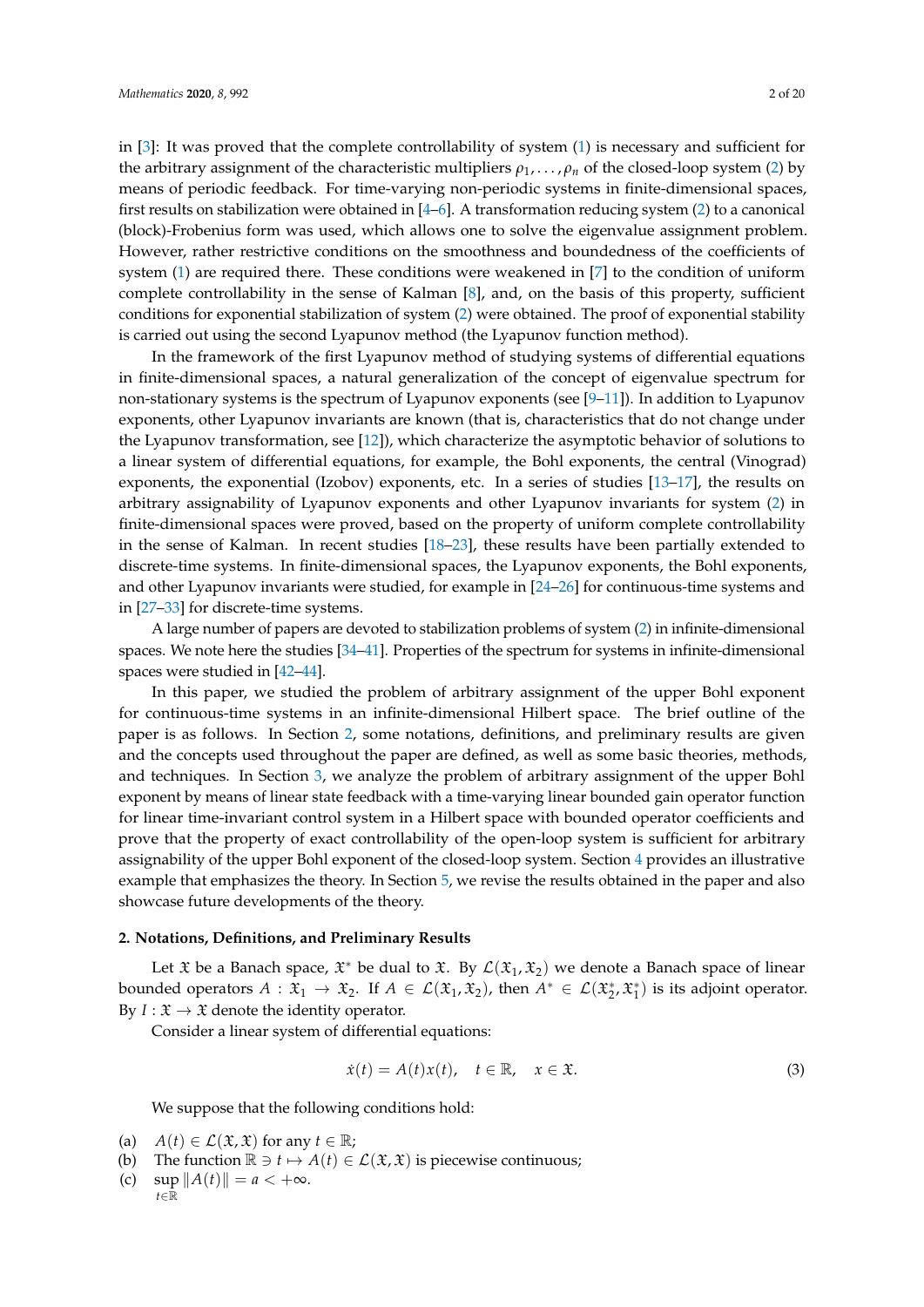By a solution of system [\(3\)](#page-1-1) we will understand, by definition, a solution of the integral equation:

<span id="page-2-0"></span>
$$
x(t) = x_0 + \int_{t_0}^t A(s)x(s) \, ds,\tag{4}
$$

where

<span id="page-2-1"></span>
$$
x(t_0) = x_0. \tag{5}
$$

Due to conditions imposed on  $A(\cdot)$ , a solution [\(4\)](#page-2-0) of [\(3\)](#page-1-1) is a continuous, piecewise continuously differentiable function and satisfies [\(3\)](#page-1-1) almost everywhere ([\[45\]](#page-18-9), Ch. III, Sect. 1.1, 1.2).

By  $\Phi(t, \tau)$  denote the evolution operator of system [\(3\)](#page-1-1) ([\[45\]](#page-18-9), Ch. III, Sect. 1, p. 100) that is the solution of the operator system:

$$
\frac{dX}{dt} = A(t)X, \quad X(\tau) = I.
$$

By using the operator  $\Phi(t, \tau)$ , the solution ot the initial value problem [\(3\)](#page-1-1), [\(5\)](#page-2-1) can be expressed by the formula  $x(t) = \Phi(t, t_0)x_0$ .

The evolution operator  $\Phi(t, \tau)$  has the following properties ([\[45\]](#page-18-9), Ch. III, Sect. 1, p. 101):  $(A) \Phi(t, t) = I;$   $(B) \Phi(t, s) \Phi(s, \tau) = \Phi(t, \tau);$   $(C) \Phi(t, \tau) = [\Phi(\tau, t)]^{-1};$ 

$$
(D) \quad \exp\left(-\int_s^t \|A(\tau)\| d\tau\right) \le \|\Phi^{\pm 1}(t,s)\| \le \exp\left(\int_s^t \|A(\tau)\| d\tau\right), \quad s \le t
$$

(see [\[45\]](#page-18-9), Ch. III, Sect. 2, (2.25)). It follows from property (*D*) and condition (*c*) that:

<span id="page-2-7"></span>
$$
e^{-a(t-s)} \le \|\Phi^{\pm 1}(t,s)\| \le e^{a(t-s)}, \quad s \le t. \tag{6}
$$

**Definition 1.** *The upper Bohl exponent ([\[45\]](#page-18-9), Ch. III, Sect. 4) of system* [\(3\)](#page-1-1) *is the number:*

$$
\varkappa(A) = \overline{\lim_{\tau,s \to +\infty}} \frac{\ln \|\Phi(\tau+s,\tau)\|}{s}.
$$

The upper Bohl exponent of system [\(3\)](#page-1-1) characterizes asymptotic behavior of solutions of [\(3\)](#page-1-1): The condition  $\varkappa(A) < 0$  is necessary and sufficient for uniform exponential stability of all solutions to system [\(3\)](#page-1-1). Due to the condition (*c*), the upper Bohl exponent of system [\(3\)](#page-1-1) is finite ([\[45\]](#page-18-9), Ch. III, Sect. 4, Theorem 4.3).

Let us apply the  $\lambda$ -transformation ([\[9\]](#page-17-7), p. 249), ([\[45\]](#page-18-9), Ch. III, Sect. 4, p. 124) to system [\(3\)](#page-1-1) that is adding the disturbance  $\lambda I$  to the operator  $A(t)$  and consider the disturbed system:

<span id="page-2-2"></span>
$$
\dot{z}(t) = (A(t) + \lambda I)z(t), \quad t \in \mathbb{R}, \quad z \in \mathfrak{X}.\tag{7}
$$

By  $\Psi(t, \tau)$  denote the evolution operator of system [\(7\)](#page-2-2).

<span id="page-2-6"></span>**Lemma 1.** *For any t,*  $\tau \in \mathbb{R}$  *the following equality holds:* 

<span id="page-2-3"></span>
$$
\Psi(t,\tau) = e^{\lambda(t-\tau)}\Phi(t,\tau). \tag{8}
$$

**Proof.** Calculating the derivative of the right-hand side of  $(8)$ , we obtain:

<span id="page-2-4"></span>
$$
\frac{d}{dt}\left(e^{\lambda(t-\tau)}\,\Phi(t,\tau)\right) = \lambda\,e^{\lambda(t-\tau)}\,\Phi(t,\tau) + e^{\lambda(t-\tau)}A(t)\Phi(t,\tau) = (A(t)+\lambda I)e^{\lambda(t-\tau)}\Phi(t,\tau). \tag{9}
$$

Next,

<span id="page-2-5"></span>
$$
e^{\lambda(t-\tau)}\Phi(t,\tau)\Big|_{t=\tau} = I.
$$
\n(10)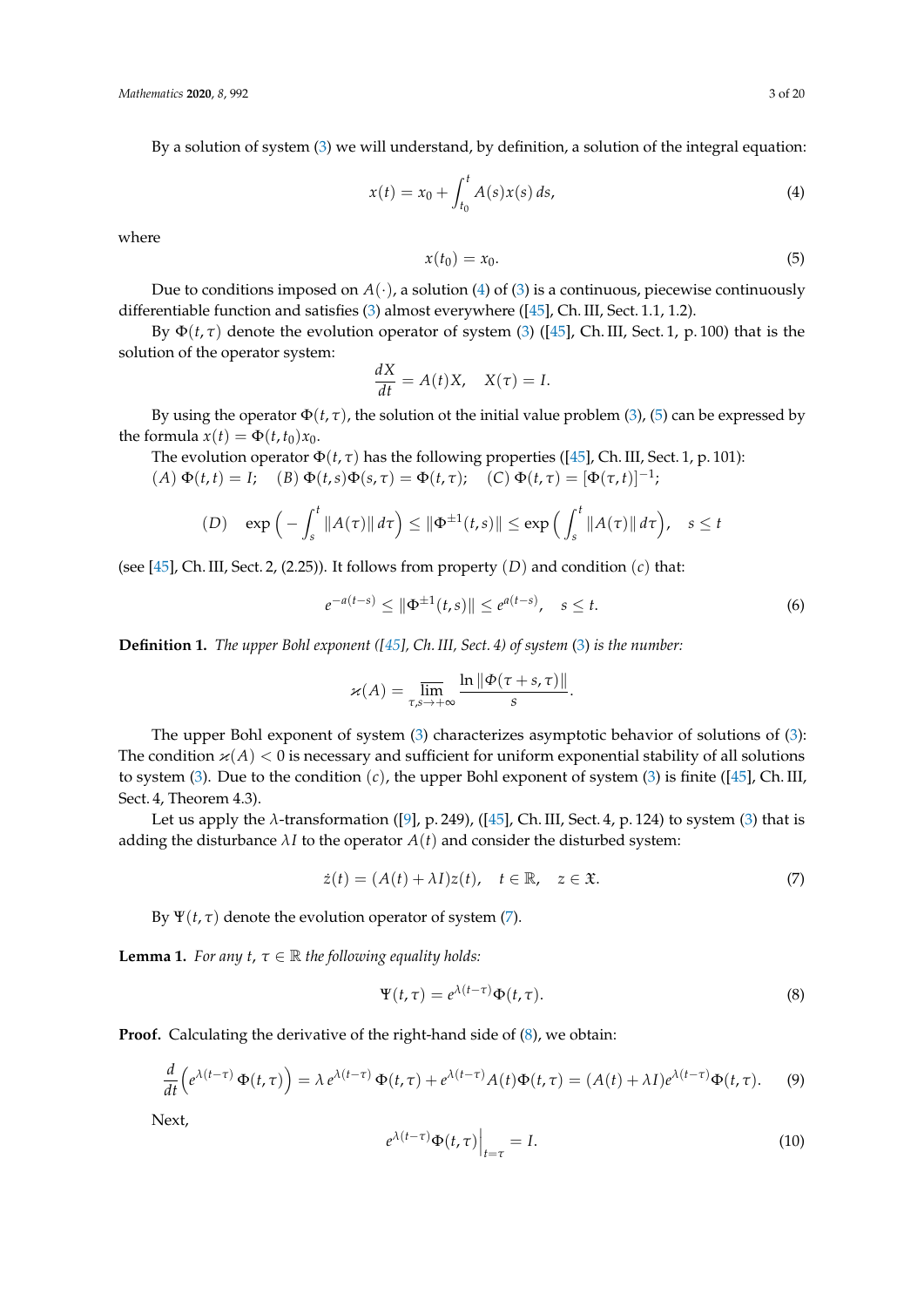It follows from [\(9\)](#page-2-4) and [\(10\)](#page-2-5) that  $e^{\lambda(t-\tau)}\Phi(t,\tau)$  is the evolution operator of [\(7\)](#page-2-2). Due to the uniqueness of the evolution operator,  $e^{\lambda(t-\tau)}\Phi(t,\tau)$  coincides with  $\Psi(t,\tau)$ .

<span id="page-3-7"></span>**Lemma 2.**  $\varkappa(A + \lambda I) = \varkappa(A) + \lambda$ .

Proof. By using Lemma [1,](#page-2-6) we obtain:

$$
\varkappa(A + \lambda I) = \overline{\lim}_{\tau,s \to +\infty} \frac{\ln \|\Psi(\tau+s,\tau)\|}{s} = \overline{\lim}_{\tau,s \to +\infty} \frac{\ln \|e^{\lambda s} \Phi(\tau+s,\tau)\|}{s}
$$

$$
= \overline{\lim}_{\tau,s \to +\infty} \frac{\ln (e^{\lambda s} \|\Phi(\tau+s,\tau)\|)}{s} = \overline{\lim}_{\tau,s \to +\infty} \frac{\ln e^{\lambda s} + \ln \| \Phi(\tau+s,\tau)\|}{s}
$$

$$
= \overline{\lim}_{\tau,s \to +\infty} \left(\frac{\lambda s}{s} + \frac{\ln \|\Phi(\tau+s,\tau)\|}{s}\right) = \overline{\lim}_{\tau,s \to +\infty} \left(\lambda + \frac{\ln \|\Phi(\tau+s,\tau)\|}{s}\right)
$$

$$
= \lambda + \overline{\lim}_{\tau,s \to +\infty} \frac{\ln \|\Phi(\tau+s,\tau)\|}{s} = \lambda + \varkappa(A).
$$

 $\Box$ 

Let us consider another linear system of differential equations:

<span id="page-3-0"></span>
$$
\dot{y}(t) = C(t)y(t), \quad t \in \mathbb{R}, \quad y \in \mathfrak{X}.\tag{11}
$$

Suppose that the operator function  $C(t)$  also satisfies conditions (*a*), (*b*), (*c*), i.e.,  $C(t) \in \mathcal{L}(\mathfrak{X}, \mathfrak{X})$  $\forall t$  ∈ ℝ, *C*(·) is piecewise continuous, and sup  $||C(t)|| = c$  < +∞. By  $Θ(t, τ)$  denote the evolution *t*∈R operator of system [\(11\)](#page-3-0). Because of conditions imposed on  $C(\cdot)$ , we have the inequality:

<span id="page-3-3"></span>
$$
e^{-c(t-s)} \le \|\Theta^{\pm 1}(t,s)\| \le e^{c(t-s)}, \quad s \le t. \tag{12}
$$

**Definition 2.** *Systems* [\(3\)](#page-1-1) *and* [\(11\)](#page-3-0) *are called kinematically similar on* R *([\[45\]](#page-18-9), Ch. IV, Sect. 2) if it is possible to establish between the totalities of all solutions of these systems a one-to-one correspondence:*

$$
y(t) = L(t)x(t), \quad t \in \mathbb{R},
$$

*where L*(*t*) *is a bounded linear operator function with a bounded inverse:*

<span id="page-3-1"></span>
$$
||L(t)|| \le d_1, \quad ||L^{-1}(t)|| \le d_2, \quad t \in \mathbb{R}.
$$
 (13)

The following criterion holds (see [\[45\]](#page-18-9), Ch. IV, Sect. 2, Lemma 2.1, (a)).

<span id="page-3-4"></span>**Lemma 3.** *Systems* [\(3\)](#page-1-1) *and* [\(11\)](#page-3-0) *are kinematically similar on* R *if and only if there exists an operator function*  $\mathbb{R} \ni t \mapsto L(t) \in \mathcal{L}(\mathfrak{X}, \mathfrak{X})$  satisfying [\(13\)](#page-3-1) and such that the evolution operators of the systems are connected by *the relation:*

<span id="page-3-2"></span>
$$
\Theta(t,\tau)L(\tau) = L(t)\Phi(t,\tau). \tag{14}
$$

<span id="page-3-6"></span>**Lemma 4** (see [\[45\]](#page-18-9), Ch. IV, Sect. 2, Theorem 2.1)**.** *If systems* [\(3\)](#page-1-1) *and* [\(11\)](#page-3-0) *are kinematically similar on* R*, then*  $\varkappa(A) = \varkappa(C)$ .

Let us state sufficient conditions for kinematical similarity of systems [\(3\)](#page-1-1) and [\(11\)](#page-3-0) on  $\mathbb R$  analogous to the corresponding conditions in a finite-dimensional space (see, e.g., [\[46\]](#page-19-0)).

<span id="page-3-5"></span>**Lemma 5.** *Suppose that the operator functions A*(*t*) *and C*(*t*) *satisfy conditions* (*a*)*,* (*b*)*, and* (*c*)*, and there* exists a sequence  $\{t_i\}_{i\in\mathbb{Z}}\subset\mathbb{R}$  such that  $0<\rho_1\leq t_{i+1}-t_i\leq \rho_2$  and  $\Phi(t_{i+1},t_i)=\Theta(t_{i+1},t_i)$  for all  $i\in\mathbb{Z}$ . *Then systems* [\(3\)](#page-1-1) *and* [\(11\)](#page-3-0) *are kinematically similar on* R*.*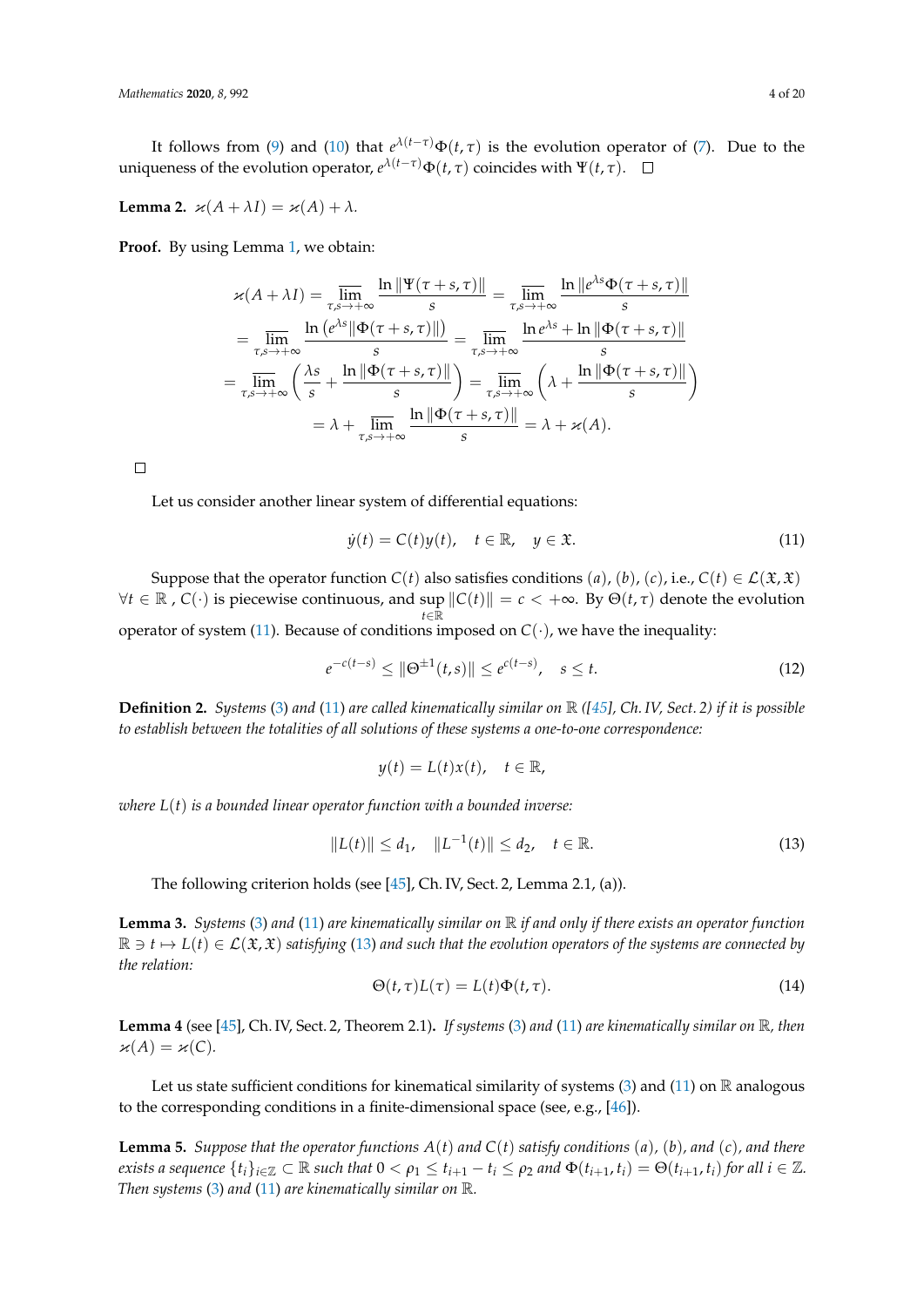**Proof.** By using the group property  $(B)$  of evolution operators, we obtain for all  $j > i$ :

<span id="page-4-0"></span>
$$
\Phi(t_j, t_i) = \Phi(t_j, t_{j-1}) \cdots \Phi(t_{i+1}, t_i) = \Theta(t_j, t_{j-1}) \cdots \Theta(t_{i+1}, t_i) = \Theta(t_j, t_i).
$$
\n(15)

By  $(C)$ ,  $(15)$  holds for any  $i, j \in \mathbb{Z}$ . Let us construct the operator function:

<span id="page-4-1"></span>
$$
L(t) = \Theta(t, t_0)\Phi(t_0, t). \tag{16}
$$

By [\(15\)](#page-4-0), we have  $L(t_i) = I$ ,  $i \in \mathbb{Z}$ . Next, by [\(16\)](#page-4-1), we have:

$$
\Theta(t,\tau)L(\tau) = \Theta(t,\tau)\Theta(\tau,t_0)\Phi(t_0,\tau) = \Theta(t,t_0)\Phi(t_0,\tau),
$$
  

$$
L(t)\Phi(t,\tau) = \Theta(t,t_0)\Phi(t_0,t)\Phi(t,\tau) = \Theta(t,t_0)\Phi(t_0,\tau).
$$

Hence, [\(14\)](#page-3-2) is fulfilled. Let us prove that [\(13\)](#page-3-1) is satisfied.

Let *t* ∈ R be an arbitrary number. Then, since  $t_{i+1} - t_i \ge \rho_1$ , there exists an  $i_0 \in \mathbb{Z}$  such that  $t \in [t_{i_0}, t_{i_0+1}]$ . In this case,  $t - t_{i_0} \le \rho_2$ . We have:

$$
L(t) = \Theta(t, t_0) \Phi(t_0, t) = \Theta(t, t_{i_0}) \Theta(t_{i_0}, t_0) \Phi(t_0, t_{i_0}) \Phi(t_{i_0}, t)
$$
  
=  $\Theta(t, t_{i_0}) L(t_{i_0}) \Phi(t_{i_0}, t) = \Theta(t, t_{i_0}) \Phi(t_{i_0}, t).$ 

So,  $L^{-1}(t) = \Phi(t, t_{i_0}) \Theta(t_{i_0}, t)$ . Then, taking [\(6\)](#page-2-7) and [\(12\)](#page-3-3) into account, we obtain:

$$
||L(t)|| \le ||\Theta(t, t_{i_0})|| \cdot ||\Phi(t_{i_0}, t)|| \le e^{c(t - t_{i_0})} e^{a(t - t_{i_0})} \le e^{(a+c)\rho_2} =: d_1,
$$
  

$$
||L^{-1}(t)|| \le ||\Phi(t, t_{i_0})|| \cdot ||\Theta(t_{i_0}, t)|| \le e^{a(t - t_{i_0})} e^{c(t - t_{i_0})} \le e^{(a+c)\rho_2} =: d_2.
$$

Hence, [\(13\)](#page-3-1) holds. By Lemma [3,](#page-3-4) the lemma is proved.  $\square$ 

Consider a linear control system:

<span id="page-4-2"></span>
$$
\dot{x}(t) = A(t)x(t) + B(t)u(t), \quad t \in \mathbb{R}.
$$
\n(17)

Here  $x \in \mathfrak{X}$ ,  $u \in \mathfrak{U}$ ;  $\mathfrak{X}$ ,  $\mathfrak{U}$  are Banach spaces;  $A(t)$  satisfies conditions  $(a)$ ,  $(b)$ ,  $(c)$ ;  $\forall t \in \mathbb{R}$  $B(t) \in \mathcal{L}(\mathfrak{U}, \mathfrak{X})$ , the function  $t \mapsto B(t)$  is piecewise continuous, and sup  $||B(t)|| < +\infty$ . Admissible *t*∈R controllers for [\(17\)](#page-4-2) on some finite interval  $[t_0, t_1]$  are functions  $u(\cdot) \in L_p([t_0, t_1], \mathfrak{U})$ ,  $p \geq 1$ . For each admissible controller  $u(\cdot)$ , there is a unique solution of the initial value problem [\(17\)](#page-4-2), [\(5\)](#page-2-1) (see ([\[45\]](#page-18-9), Ch. III, Sect. 1, (1.19)), [\[47\]](#page-19-1)), determined by the formula:

$$
x(t) = \Phi(t, t_0) x_0 + \int_{t_0}^t \Phi(t, \tau) B(\tau) u(\tau) d\tau.
$$

Here  $\Phi(t, \tau)$  is the evolution operator of the corresponding free system [\(3\)](#page-1-1). We consider a control system [\(17\)](#page-4-2) without imposing any geometric constraints on the control or on the state.

**Definition 3** (see [\[47\]](#page-19-1)). *System* [\(17\)](#page-4-2) *is called exactly controllable on* [0,  $\vartheta$ ] *if for any*  $x_0, x_1 \in \mathfrak{X}$  *there exists an admissible controller u(t), t*  $\in$  [0,  $\vartheta$ ], *steering the solution of* [\(17\)](#page-4-2) *from x*(0) = *x*<sub>0</sub> *to x*( $\vartheta$ ) = *x*<sub>1</sub>*.* 

Suppose that the controller in system [\(17\)](#page-4-2) has the form of the linear state feedback:

<span id="page-4-3"></span>
$$
u(t) = U(t)x(t),
$$
\n(18)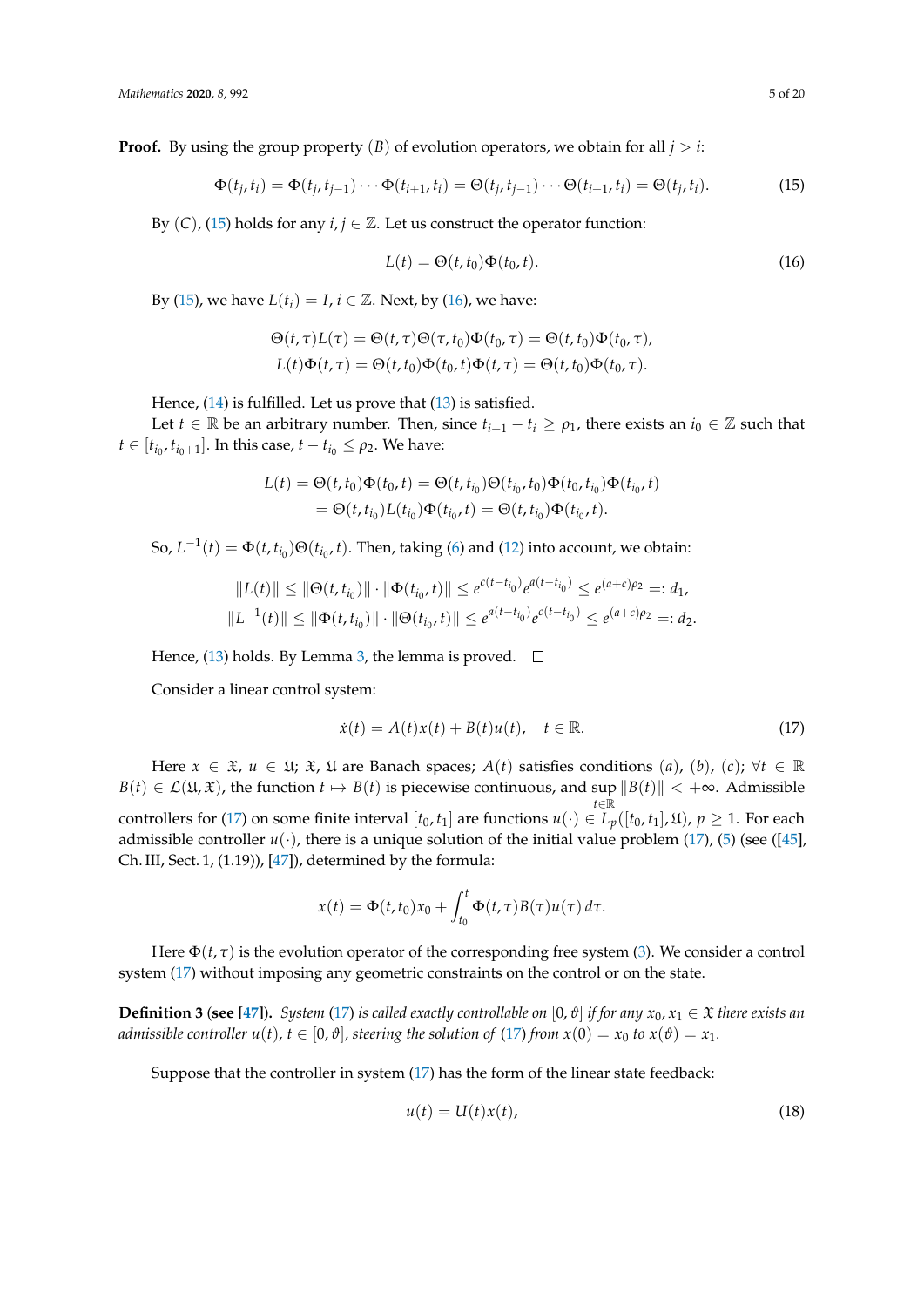where  $U(t) \in \mathcal{L}(\mathfrak{X}, \mathfrak{U}) \ \forall t \in \mathbb{R}$ ,  $U(\cdot)$  is piecewise continuous, and sup  $||U(t)|| < +\infty$ . We say that the *t*∈R gain operator function  $U(\cdot)$  satisfying these conditions is admissible. The closed-loop system has the form:

<span id="page-5-1"></span>
$$
\dot{x}(t) = (A(t) + B(t)U(t))x(t).
$$
\n(19)

By  $\Phi_{U}(t, \tau)$  we denote the evolution operator of system [\(19\)](#page-5-1).

**Definition 4.** We say that system [\(17\)](#page-4-2) admits a  $\lambda$ -transformation if there exists a constant  $\sigma > 0$  such that, *for any λ* ∈ R*, there exists an admissible gain operator function U*(·) *ensuring that the evolution operator*  $\Phi_{U}(t, \tau)$  *of system* [\(19\)](#page-5-1) *satisfies the relation:* 

<span id="page-5-2"></span>
$$
\Phi_{\mathcal{U}}((k+1)\sigma,k\sigma) = e^{\lambda\sigma}\Phi((k+1)\sigma,k\sigma) \tag{20}
$$

*for all*  $k \in \mathbb{Z}$ *.* 

This definition was given in [\[13\]](#page-17-10) for systems [\(17\)](#page-4-2) in finite-dimensional spaces (see also [\[48\]](#page-19-2)). It is related to the definition of a  $\lambda$ -transformation of system [\(3\)](#page-1-1).

**Remark 1.** It follows from [\(20\)](#page-5-2) that, for the evolution operator  $\Phi_U(t,s)$  of system [\(19\)](#page-5-1), the relation  $\Phi_U(k\sigma,\ell\sigma) = e^{\lambda(k-\ell)\sigma}\Phi(k\sigma,\ell\sigma)$  holds that is similar to [\(8\)](#page-2-3) but is fulfilled on the set  $\{k\sigma,k\in\mathbb{Z}\}\subset\mathbb{R}$ .

<span id="page-5-4"></span>**Theorem 1.** *Suppose that system* [\(17\)](#page-4-2) *admits a*  $\lambda$ -transformation. Then, for any  $\lambda \in \mathbb{R}$ , there exists an *admissible gain operator function U*(·) *such that the closed-loop system* [\(19\)](#page-5-1) *and system* [\(7\)](#page-2-2) *are kinematically similar on* R*.*

**Proof.** It follows from [\(20\)](#page-5-2) and [\(8\)](#page-2-3) that, for all  $k \in \mathbb{Z}$ , the following equalities hold:

$$
\Phi_U(t_{k+1},t_k)=\Psi(t_{k+1},t_k)
$$

where  $\Psi(t, s)$  is the evolution operator of system [\(7\)](#page-2-2) and  $t_k = k\sigma$ . Now, applying Lemma [5](#page-3-5) to systems [\(19\)](#page-5-1) and [\(7\)](#page-2-2), where  $\rho_1 = \rho_2 = \sigma$ , we obtain what is required.  $\Box$ 

**Definition 5.** *We say that the upper Bohl exponent of system* [\(17\)](#page-4-2) *is arbitrarily assignable by linear state feedback* [\(18\)](#page-4-3) *if for any*  $\mu \in \mathbb{R}$  *there exists an admissible gain operator function*  $U(\cdot)$  *such that, for the closed-loop system* [\(19\)](#page-5-1)*,*

$$
\varkappa(A+BU)=\mu.
$$

The corresponding definition in finite-dimensional spaces was given in [\[13\]](#page-17-10) (see also [\[48\]](#page-19-2)) for the upper (and lower) central (and Bohl) exponents.

#### <span id="page-5-0"></span>**3. Main Results**

Consider a time-invariant control system [\(17\)](#page-4-2):

<span id="page-5-3"></span>
$$
\dot{x}(t) = Ax(t) + Bu(t), \quad t \in \mathbb{R}.\tag{21}
$$

Here  $x \in \mathfrak{X}$ ,  $u \in \mathfrak{U}$ ;  $\mathfrak{X}$  and  $\mathfrak{U}$  are separable Hilbert spaces;  $A \in \mathcal{L}(\mathfrak{X}, \mathfrak{X})$ ,  $B \in \mathcal{L}(\mathfrak{U}, \mathfrak{X})$ ;  $a := ||A||$ , *b* :=  $||B||$ . For Hilbert spaces  $\mathfrak{H}_1$ ,  $\mathfrak{H}_2$ , we suppose that, if  $F \in \mathcal{L}(\mathfrak{H}_1, \mathfrak{H}_2)$ , then  $F^* \in \mathcal{L}(\mathfrak{H}_2, \mathfrak{H}_1)$ , i.e., we identify  $\mathfrak{H}_i^*$  with  $\mathfrak{H}_i$ . By  $\langle \cdot, \cdot \rangle$  denote the scalar product (in the corresponding space). If  $F^* = F \in \mathcal{L}(\mathfrak{X}, \mathfrak{X})$ , then the inequality  $F \geq \alpha I$  means, by definition, that  $\langle Fx, x \rangle \geq \alpha ||x||^2$  for all  $x \in \mathfrak{X}$ .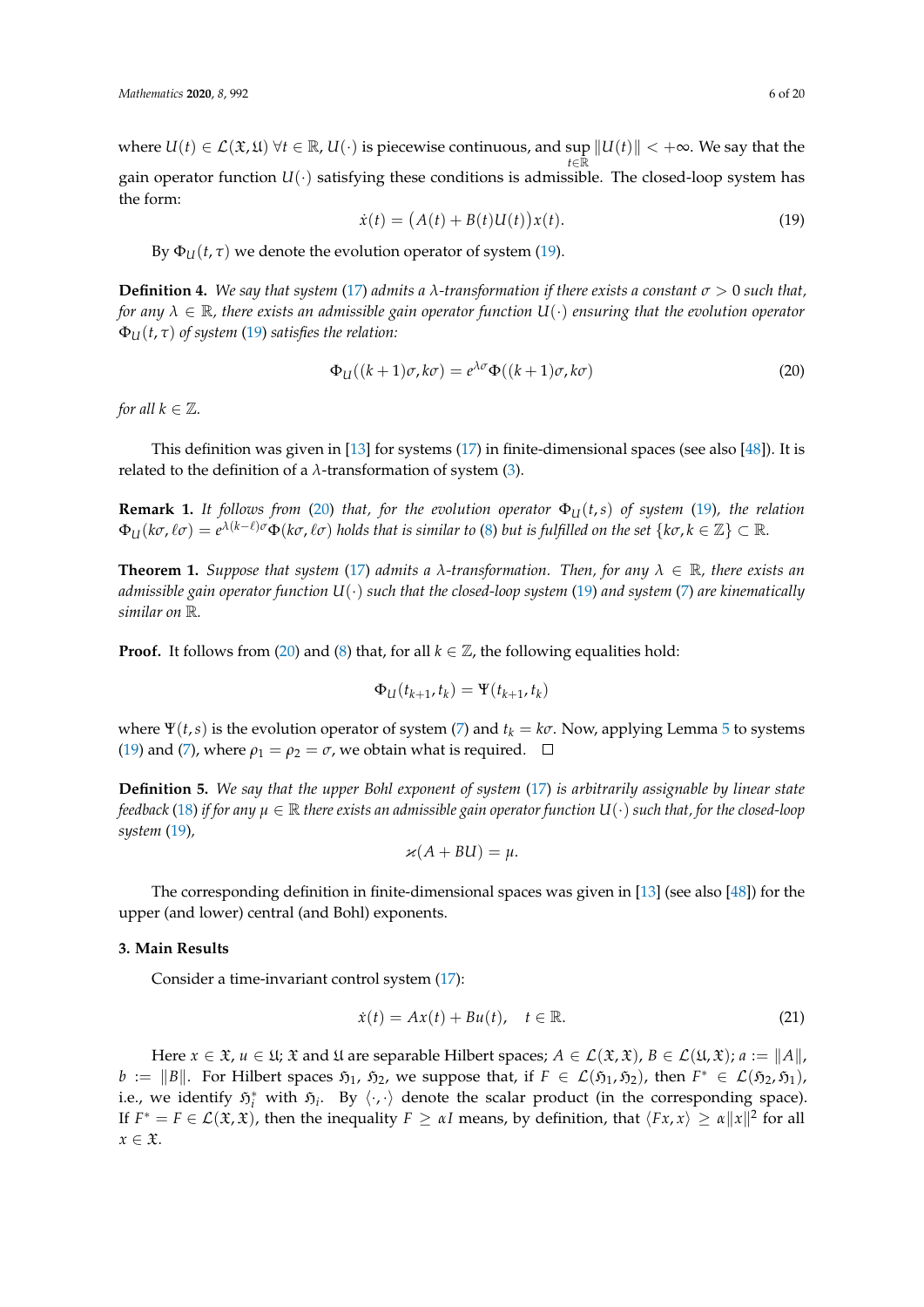The evolution operator of the corresponding free system:

$$
\dot{x}(t) = Ax(t), \quad t \in \mathbb{R},
$$

has the form  $\Phi(t, \tau) = \exp(A(t - \tau))$ . Let us denote  $\Phi(t) := \Phi(t, 0) = \exp(At)$ .

Let us construct the *controllability gramian*  $Q(\theta): \mathfrak{X} \to \mathfrak{X}$ ,  $\theta > 0$  (see ([\[49\]](#page-19-3), Definition 4.1.3), ([\[50\]](#page-19-4), Part IV, Ch. 2, Sect. 2.2, (2.9))):

<span id="page-6-0"></span>
$$
Q(\theta)x = \int_0^{\theta} \Phi(s)BB^* \Phi^*(s)x ds.
$$
 (22)

We have  $Q(\vartheta) \in \mathcal{L}(\mathfrak{X}, \mathfrak{X})$  (see [\[49\]](#page-19-3), Lemma 4.1.4),  $Q(\vartheta) = Q^*(\vartheta)$ , and

$$
\langle Q(\vartheta)x,x\rangle = \int_0^{\vartheta} ||B^*\Phi^*(s)x||^2 ds \ge 0, \quad x \in \mathfrak{X}
$$

(see [\[50\]](#page-19-4), Part IV, Ch. 2, Sect. 2.2, (2.10)). By replacing *s* by  $\theta - t$  in [\(22\)](#page-6-0), we obtain that:

<span id="page-6-3"></span>
$$
Q(\theta) = \int_0^{\theta} \Phi(\theta - t) BB^* \Phi^*(\theta - t) dt.
$$
 (23)

<span id="page-6-5"></span>**Lemma 6.**  $\|Q(\theta)\| \leq \theta e^{2a\theta}b^2$ .

**Proof.** It follows from (*D*) that:

<span id="page-6-1"></span>
$$
e^{-a\vartheta} \le \|\Phi^{\pm 1}(t)\| \le e^{a\vartheta}, \quad t \in [0,\vartheta]. \tag{24}
$$

Moreover, since  $\Phi(t) \in \mathcal{L}(\mathfrak{X}, \mathfrak{X})$ , we have  $\|\Phi^*(t)\| = \|\Phi(t)\|$  (see [\[49\]](#page-19-3), Lemma A.3.41). Thus,

<span id="page-6-2"></span>
$$
e^{-a\vartheta} \le \left\| \left( \Phi^*(t) \right)^{\pm 1} \right\| \le e^{a\vartheta}, \quad t \in [0, \vartheta]. \tag{25}
$$

Similarly,  $||B^*|| = ||B|| = b$ . By using [\(22\)](#page-6-0), [\(24\)](#page-6-1), and [\(25\)](#page-6-2), we obtain:

$$
\|Q(\theta)\| \leq \int_0^{\theta} \|\Phi(s)BB^*\Phi^*(s)\| \, ds \leq \int_0^{\theta} \|\Phi(s)\| \cdot \|B\| \cdot \|B^*\| \cdot \|\Phi^*(s)\| \, ds \leq \theta e^{2a\theta} b^2.
$$

 $\Box$ 

For  $\vartheta > 0$ , let us consider the operator  $Q_0(\vartheta) : \mathfrak{X} \to \mathfrak{X}$  given by:

<span id="page-6-7"></span>
$$
Q_0(\vartheta)x = \int_0^{\vartheta} \Phi(-t)BB^*\Phi^*(-t)x dt.
$$
 (26)

We have  $Q_0(\vartheta) \in \mathcal{L}(\mathfrak{X}, \mathfrak{X})$ ,  $Q_0^*(\vartheta) = Q_0(\vartheta)$ , and  $Q_0(\vartheta) \geq 0$ . By [\(23\)](#page-6-3), we have  $Q(\vartheta) =$  $\Phi(\theta)Q_0(\theta)\Phi^*(\theta).$ 

<span id="page-6-4"></span>**Lemma 7.**  $||Q_0(\theta)|| \leq \theta e^{2a\theta}b^2$ .

The proof of Lemma [7](#page-6-4) is similar to the proof of Lemma [6.](#page-6-5)

By ([\[49\]](#page-19-3), Theorem 4.1.7), system [\(21\)](#page-5-3) is exactly controllable on [0,  $\vartheta$ ] if and only if for some  $\gamma > 0$ and all  $x \in \mathfrak{X}$ :

<span id="page-6-6"></span>
$$
\langle Q(\vartheta)x, x \rangle \ge \gamma \|x\|^2. \tag{27}
$$

Inequality [\(27\)](#page-6-6) means that  $Q(\theta) \geq \gamma I$ .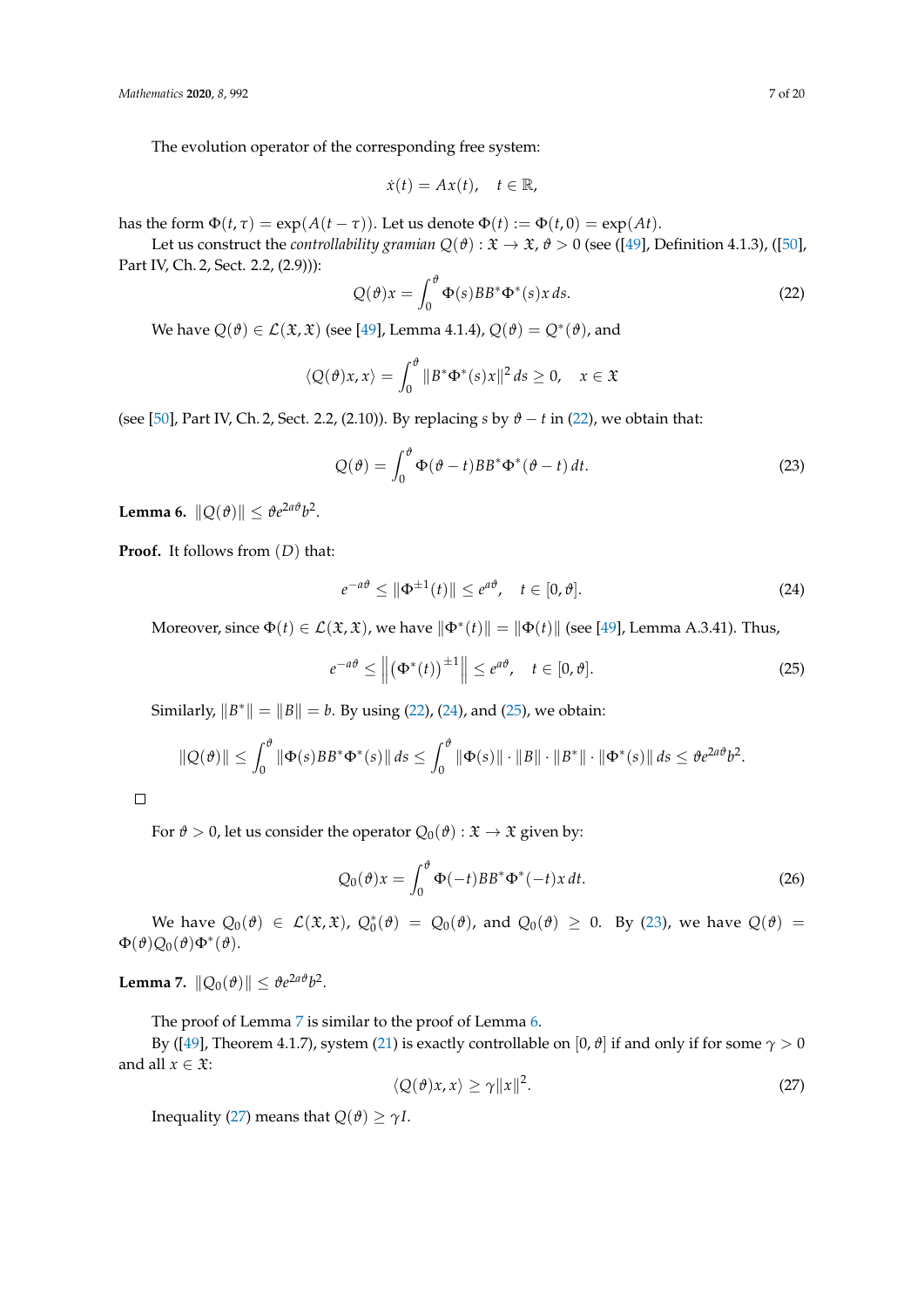<span id="page-7-5"></span>**Lemma 8.** *System* [\(21\)](#page-5-3) *is exactly controllable on* [0,  $\vartheta$ ] *if and only if, for some*  $\gamma_1 > 0$ *,* 

<span id="page-7-1"></span><span id="page-7-0"></span>
$$
Q_0(\vartheta) \ge \gamma_1 I. \tag{28}
$$

**Proof.** By [\(23\)](#page-6-3),

$$
\langle Q(\theta)x, x \rangle = \int_0^{\theta} \langle \Phi(\theta)\Phi(-t)BB^*\Phi^*(-t)\Phi^*(\theta)x, x \rangle dt = \int_0^{\theta} ||B^*\Phi^*(-t)\Phi^*(\theta)x||^2 dt
$$
  
= 
$$
\left| \Phi^*(\theta)x = y \right| = \int_0^{\theta} ||B^*\Phi^*(-t)y||^2 dt = \langle Q_0(\theta)y, y \rangle.
$$
 (29)

( $\implies$ ). Suppose that system [\(21\)](#page-5-3) is exactly controllable on [0,  $\vartheta$ ]. Hence, for some  $\gamma > 0$  and all  $x \in \mathfrak{X}$ , [\(27\)](#page-6-6) holds. Set  $\gamma_1 := \gamma e^{-2a\theta}$ . Let  $y \in \mathfrak{X}$  be an arbitrary element. Set  $x := (\Phi^*(\vartheta))^{-1}y$ . Then  $y = \Phi^*(\vartheta)x$ . Hence,  $||y|| \le ||\Phi^*(\vartheta)|| \cdot ||x|| \le e^{a\vartheta} ||x||$ . Therefore,  $||x|| \ge e^{-a\vartheta} ||y||$ . By using [\(29\)](#page-7-0) and [\(27\)](#page-6-6), we obtain:

$$
\langle Q_0(\vartheta)y,y\rangle = \langle Q(\vartheta)x,x\rangle \ge \gamma \|x\|^2 \ge \gamma e^{-2a\vartheta} \|y\|^2 = \gamma_1 \|y\|^2.
$$

Hence, [\(28\)](#page-7-1) holds.

 $(\Leftarrow)$ . Suppose that [\(28\)](#page-7-1) holds. Set *γ* := *γ*<sub>1</sub>*e*<sup>-2*aθ*</sup>. Let *x* ∈ *X* be an arbitrary element. Set *y* :=  $\Phi^*(\theta)x$ . Then  $x = (\Phi^*(\theta))^{-1}y$ . Hence,  $||x|| \le ||x||$  $(\Phi^*(\theta))^{-1}$  |  $\cdot$  ||*y*||  $\leq e^{a\theta}$  ||*y*||. Therefore, ||*y*||  $\geq e^{-a\theta}$ ||*x*||. By using  $(29)$  and  $(28)$ , we obtain:

$$
\langle Q(\theta)x,x\rangle=\langle Q_0(\theta)y,y\rangle\geq \gamma_1\|y\|^2\geq \gamma_1e^{-2a\theta}\|x\|^2=\gamma\|x\|^2.
$$

Hence,  $(27)$  holds. Thus, system  $(21)$  is exactly controllable on  $[0, \vartheta]$ .  $\square$ 

Consider the operator control system:

<span id="page-7-2"></span>
$$
\dot{Y}(t) = AY(t) + B U_1(t),\tag{30}
$$

where  $Y(t): \mathfrak{X} \to \mathfrak{X}$ ,  $U_1(t): \mathfrak{X} \to \mathfrak{U}$ ,  $t \in \mathbb{R}$ .

<span id="page-7-8"></span>**Lemma 9.** Let system [\(21\)](#page-5-3) be exactly controllable on  $[0, \theta]$  for some  $\theta > 0$ . Then there exists  $\sigma(= 2\theta) > 0$  such *that for an arbitrary*  $\lambda \in \mathbb{R}$  *there exists a continuous operator control function*  $[0,\sigma] \ni t \mapsto U_1(t) \in \mathcal{L}(\mathfrak{X}, \mathfrak{U})$ *such that*  $||U_1(t)|| \leq \alpha_1$  *for some*  $\alpha_1 \geq 0$  *for all*  $t \in [0, \sigma]$ *, steering the solution of* [\(30\)](#page-7-2) *from:* 

<span id="page-7-3"></span>
$$
Y(0) = I \tag{31}
$$

*to*

<span id="page-7-4"></span>
$$
Y(\sigma) = e^{\lambda \sigma} \Phi(\sigma) \tag{32}
$$

*so that the operator solution Y*(*t*) *of* [\(30\)](#page-7-2) *is a linear bounded operator function with a bounded inverse:*

<span id="page-7-7"></span>
$$
||Y(t)|| \le \beta_1, \quad ||Y^{-1}(t)|| \le \beta_2, \quad t \in [0, \sigma]. \tag{33}
$$

**Proof.** Let system [\(21\)](#page-5-3) be exactly controllable on  $[0, \theta]$ ,  $\theta > 0$ . Set  $\sigma := 2\theta$ . Suppose that  $\lambda \in \mathbb{R}$  is given. A solution of  $(30)$  with the initial condition  $(31)$  has the form:

<span id="page-7-6"></span>
$$
Y(t) = \Phi(t) \cdot \left( I + \int_0^t \Phi(-s) B U_1(s) \, ds \right). \tag{34}
$$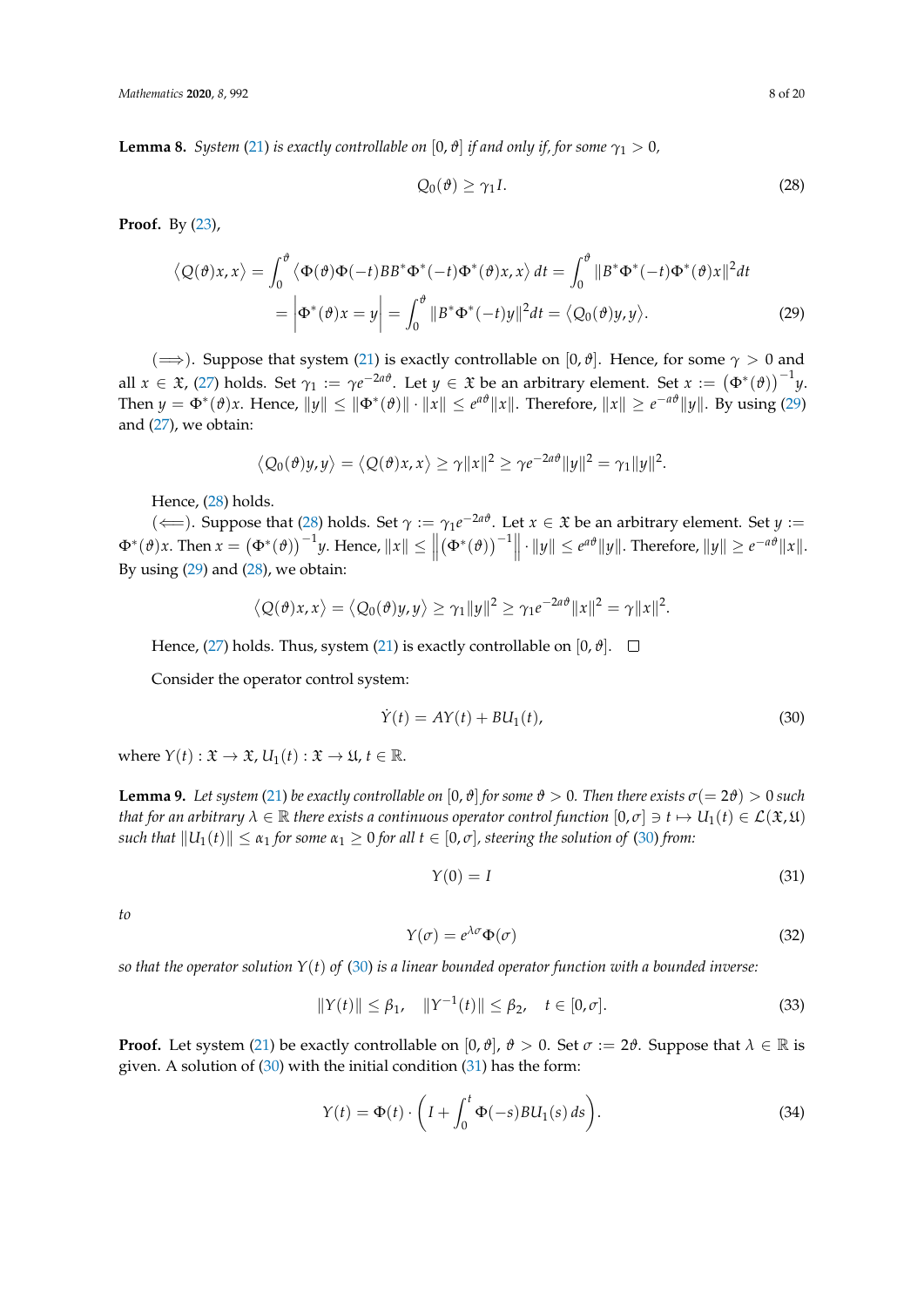Condition [\(32\)](#page-7-4) holds if and only if:

<span id="page-8-0"></span>
$$
I + \int_0^{\sigma} \Phi(-s) B U_1(s) \, ds = e^{\lambda \sigma} I. \tag{35}
$$

We will search for  $U_1(t)$  in the form:

<span id="page-8-3"></span>
$$
U_1(t) = B^* \Phi^*(-t) H,
$$
\n(36)

where *H*  $\in$  *L*( $\mathfrak{X}, \mathfrak{X}$ ). Then, it follows from [\(35\)](#page-8-0) that:

<span id="page-8-1"></span>
$$
I + Q_0(\sigma)H = e^{\lambda \sigma}I. \tag{37}
$$

By definition [\(26\)](#page-6-7) of  $Q_0(\cdot)$ , we have  $Q_0(\sigma) \geq Q_0(\vartheta)$ . By Lemma [8,](#page-7-5)  $Q_0(\vartheta) \geq \gamma_1 I$  for some  $\gamma_1 > 0$ . Hence,  $Q_0^{-1}(\sigma) \in \mathcal{L}(\mathfrak{X}, \mathfrak{X})$  and  $||Q_0^{-1}(\sigma)|| \leq \delta_1$  for some  $\delta_1 > 0$ . Finding *H* from [\(37\)](#page-8-1), we obtain:

<span id="page-8-2"></span>
$$
H = (e^{\lambda \sigma} - 1)Q_0^{-1}(\sigma). \tag{38}
$$

Substituting [\(38\)](#page-8-2) in [\(36\)](#page-8-3), we obtain:

<span id="page-8-4"></span>
$$
U_1(t) = B^* \Phi^*(-t) Q_0^{-1}(\sigma) (e^{\lambda \sigma} - 1), \quad t \in [0, \sigma].
$$
 (39)

We have,

$$
||U_1(t)|| \le ||B^*|| \cdot ||\Phi^*(-t)|| \cdot ||Q_0^{-1}(\sigma)|| \cdot |e^{\lambda \sigma} - 1| \le b e^{a\sigma} \delta_1 |e^{\lambda \sigma} - 1| =: \alpha_1, \quad t \in [0, \sigma].
$$

Substituting [\(39\)](#page-8-4) in [\(34\)](#page-7-6), we obtain:

<span id="page-8-5"></span>
$$
Y(t) = \Phi(t)R(t)
$$
\n(40)

where

<span id="page-8-6"></span>
$$
R(t) = I + \int_0^t \Phi(-s)BB^* \Phi^*(-s) ds Q_0^{-1}(\sigma)(e^{\lambda \sigma} - 1).
$$
 (41)

We have, for all  $t \in [0, \sigma]$ ,

$$
||R(t)|| \le ||I|| + \int_0^t ||\Phi(-s)BB^* \Phi^*(-s)|| ds \cdot ||Q_0^{-1}(\sigma)|| \cdot |e^{\lambda \sigma} - 1| \le 1 + \sigma e^{2a\sigma} b^2 \delta_1 |e^{\lambda \sigma} - 1|,
$$

hence,

$$
||Y(t)|| \le ||\Phi(t)|| \cdot ||R(t)|| \le e^{a\sigma} (1 + \sigma e^{2a\sigma} b^2 \delta_1 |e^{\lambda \sigma} - 1|) =: \beta_1, \quad t \in [0, \sigma].
$$

Thus, the first inequality in  $(33)$  holds.

Let us show that *R*(*t*) has a bounded inverse for all  $t \in [0, \sigma]$ . Consider the operator

$$
P(t) := R(t)Q_0(\sigma) = Q_0(\sigma) + (e^{\lambda \sigma} - 1) \int_0^t \Phi(-s) BB^* \Phi^*(-s) ds.
$$

*We have*  $P^*(t) = P(t)$ ,  $t \in [0, \sigma]$ , and

$$
P(t) = \int_0^{\sigma} \Phi(-s)BB^* \Phi^*(-s) ds - \int_0^t \Phi(-s)BB^* \Phi^*(-s) ds + e^{\lambda \sigma} \int_0^t \Phi(-s)BB^* \Phi^*(-s) ds = \int_t^{\sigma} \Phi(-s)BB^* \Phi^*(-s) ds + e^{\lambda \sigma} \int_0^t \Phi(-s)BB^* \Phi^*(-s) ds =: P_1(t) + P_2(t).
$$

We see that  $P_i^*(t) = P_i(t)$  and  $P_i(t) \ge 0$ ,  $i = 1, 2$ ,  $t \in [0, \sigma]$ .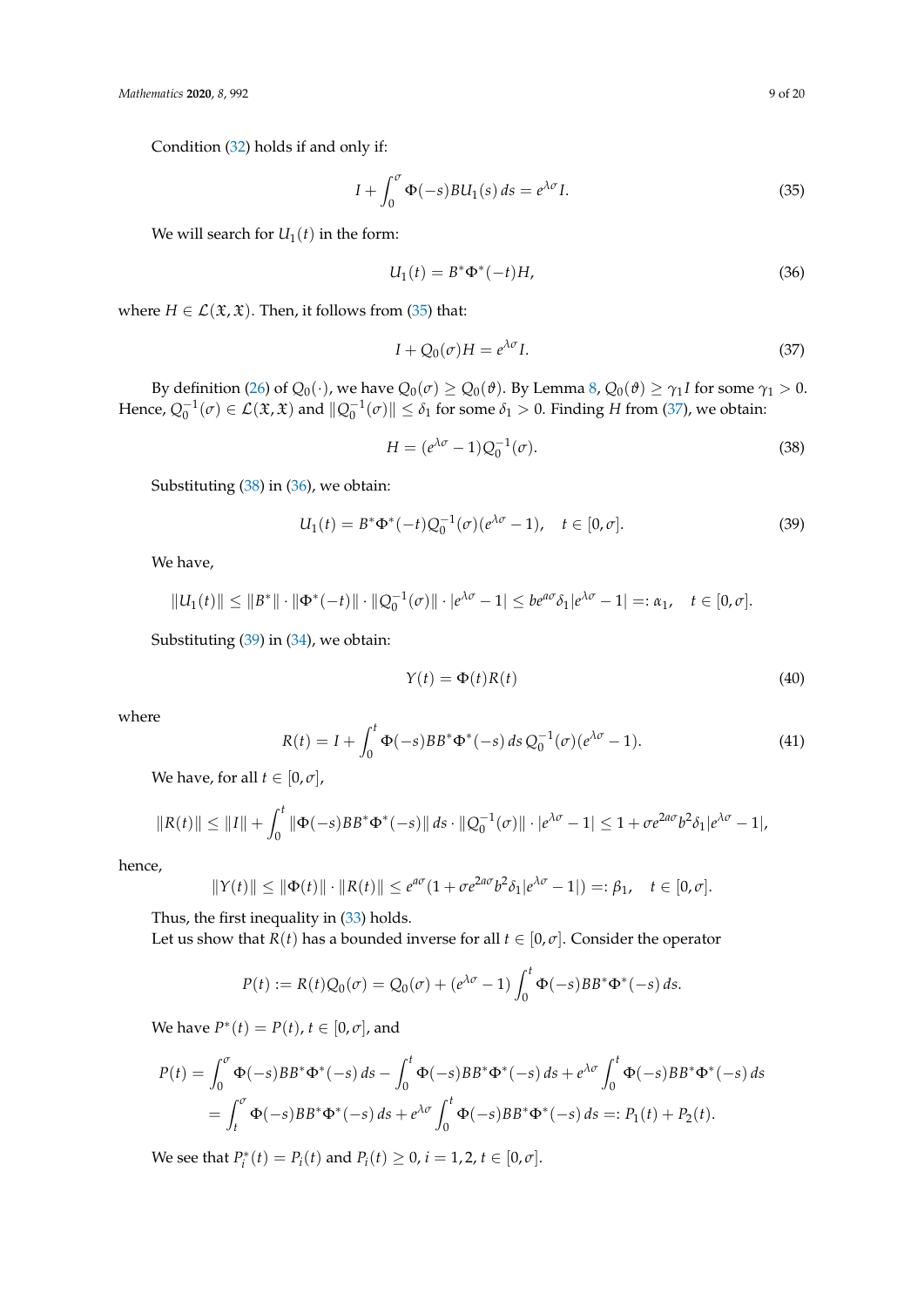Let  $t \in [0, \vartheta]$ . Then,

$$
P_1(t) = \int_t^{\sigma} \Phi(-s)BB^* \Phi^*(-s) ds
$$
  
= 
$$
\int_t^{\vartheta} \Phi(-s)BB^* \Phi^*(-s) ds + \int_{\vartheta}^{2\vartheta} \Phi(-s)BB^* \Phi^*(-s) ds =: P_3(t) + P_4(\vartheta).
$$

 $\text{We have } P_3^*(t) = P_3(t), P_4^*(\theta) = P_4(\theta),$ 

$$
P_3(t) = \int_t^\vartheta \Phi(-s) BB^* \Phi^*(-s) ds \ge 0.
$$

Next,

$$
P_4(\vartheta) = \int_{\vartheta}^{2\vartheta} \Phi(-s) BB^* \Phi^*(-s) ds = \Phi^{-1}(\vartheta) \int_{\vartheta}^{2\vartheta} \Phi(\vartheta - s) BB^* \Phi^*(\vartheta - s) ds (\Phi^*(\vartheta))^{-1}
$$
  
=  $\Phi^{-1}(\vartheta) \int_0^{\vartheta} \Phi(-t) BB^* \Phi^*(-t) dt (\Phi^*(\vartheta))^{-1} = \Phi^{-1}(\vartheta) Q_0(\vartheta) (\Phi^*(\vartheta))^{-1}.$ 

Since system [\(21\)](#page-5-3) is exactly controllable on [0,  $\vartheta$ ], we have, by Lemma [8,](#page-7-5)  $Q_0(\vartheta) \ge \gamma_1 I$ . Therefore,  $P_4(\vartheta) \ge \gamma_2 I$  for some  $\gamma_2 \ge 0$  (namely, for  $\gamma_2 := \gamma_1 e^{-2a\vartheta}$ ; the proof is similar to the proof of Lemma [8\)](#page-7-5). So, we have  $P_1(t) = P_3(t) + P_4(\theta) \ge \gamma_2 I$  for  $t \in [0, \theta]$ . Thus,  $P(t) = P_1(t) + P_2(t) \ge \gamma_2 I$  for  $t \in [0, \theta]$ .

Let *t*  $\in$  [ $\vartheta$ , 2 $\vartheta$ ]. We have,

$$
P_2(t) = e^{\lambda \sigma} \int_0^t \Phi(-s) BB^* \Phi^*(-s) ds \geq e^{\lambda \sigma} \int_0^{\vartheta} \Phi(-s) BB^* \Phi^*(-s) ds = e^{\lambda \sigma} Q_0(\vartheta) \geq e^{\lambda \sigma} \gamma_1 I.
$$

So,  $P(t) = P_1(t) + P_2(t) \ge e^{\lambda \sigma} \gamma_1 I$  for  $t \in [\theta, 2\theta]$ .

Thus, for all  $t\in[0,\sigma]$ , we have  $P(t)\geq\gamma_3I>0$  where  $\gamma_3:=\min\{\gamma_2,\gamma_1e^{\lambda\sigma}\}.$  Hence, there exists an  $\int$  inverse  $P^{-1}(t) \in \mathcal{L}(\mathfrak{X}, \mathfrak{X})$  and  $||P^{-1}(t)|| \leq \delta_2$  for some  $\delta_2 > 0$  for all  $t \in [0, \sigma]$ . Then  $R(t) = P(t)Q_0^{-1}(\sigma)$ has a bounded inverse:

$$
R^{-1}(t) = Q_0(\sigma) P^{-1}(t)
$$

and, by using the estimation in Lemma [7,](#page-6-4) we obtain:

$$
||R^{-1}(t)|| \le ||Q_0(\sigma)|| \cdot ||P^{-1}(t)|| \le \sigma e^{2a\sigma} b^2 \delta_2 =: \delta_3.
$$

By  $(40)$ , we obtain:

$$
Y^{-1}(t) = R^{-1}(t)\Phi^{-1}(t), \quad t \in [0, \sigma],
$$

and

$$
||Y^{-1}(t)|| \le ||R^{-1}(t)|| \cdot ||\Phi^{-1}(t)|| \le \delta_3 e^{a\sigma} =: \beta_2, \quad t \in [0, \sigma].
$$

 $\Box$ 

<span id="page-9-0"></span>**Theorem 2.** Let system [\(21\)](#page-5-3) be exactly controllable on  $[0, \vartheta]$  for some  $\vartheta > 0$ . Then system (21) admits a *λ-transformation.*

**Proof.** Let system [\(21\)](#page-5-3) be exactly controllable on  $[0, \vartheta]$ ,  $\vartheta > 0$ . Set:  $\sigma := 2\vartheta$ . Suppose that  $\lambda \in \mathbb{R}$  is given. Let us construct the control function  $U_1(t)$ ,  $t \in [0, \sigma]$ , in accordance with Lemma [9.](#page-7-8) Set

<span id="page-9-1"></span>
$$
U_2(t) := U_1(t)Y^{-1}(t), \quad t \in [0, \sigma].
$$
\n(42)

Then  $U_2(t) \in \mathcal{L}(\mathfrak{X}, \mathfrak{U}), t \in [0, \sigma]$ , and

$$
||U_2(t)|| \le ||U_1(t)|| \cdot ||Y^{-1}(t)|| \le \alpha_1 \beta_2, \quad t \in [0, \sigma].
$$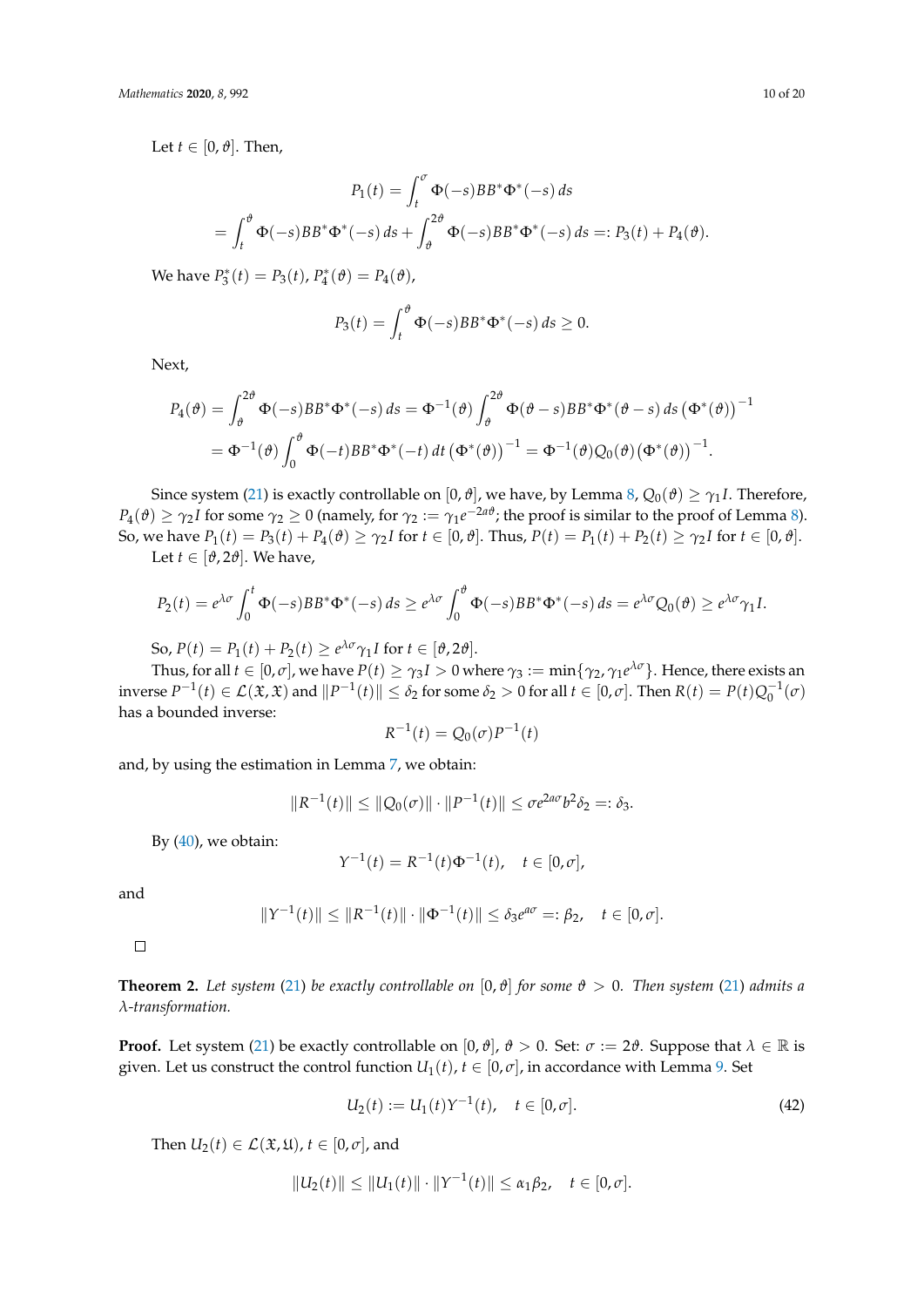We have

<span id="page-10-0"></span>
$$
U_1(t) = U_2(t)Y(t), \quad t \in [0, \sigma].
$$
\n(43)

Let us substitute [\(43\)](#page-10-0) in [\(30\)](#page-7-2). Then we obtain that the function  $Y(t)$ ,  $t \in [0, \sigma]$ , defined by [\(40\)](#page-8-5) is a solution of the system:

<span id="page-10-1"></span>
$$
\dot{Y}(t) = (A + BL_2(t))Y(t)
$$
\n(44)

satisfying the initial condition [\(31\)](#page-7-3). Hence,

<span id="page-10-2"></span>
$$
Y(t) = \Phi_{U_2}(t, 0), \quad t \in [0, \sigma],
$$
\n(45)

where  $\Phi_{U_2}(t,s)$ ,  $t,s \in [0,\sigma]$ , is the evolution operator of system [\(44\)](#page-10-1). It follows from [\(45\)](#page-10-2) and [\(32\)](#page-7-4) that:

<span id="page-10-5"></span>
$$
\Phi_{U_2}(\sigma, 0) = e^{\lambda \sigma} \Phi(\sigma). \tag{46}
$$

Let us extend the function  $U_2(t)$ ,  $t \in [0, \sigma]$ , onto R periodically with the period  $\sigma$ , i.e., construct the function:

<span id="page-10-10"></span>
$$
U(t) \equiv U_2(t - k\sigma), \quad t \in [k\sigma, (k+1)\sigma), \quad k \in \mathbb{Z}.
$$
 (47)

Consider the system:

<span id="page-10-3"></span>
$$
\dot{Y}(t) = (A + BU(t))Y(t), \quad t \in \mathbb{R}.
$$
\n(48)

System [\(48\)](#page-10-3) is *σ*-periodic. Therefore, the evolution operator  $\Phi_{II}(t,s)$  of system (48) satisfies the following condition:

$$
\Phi_U(t + k\sigma, s + k\sigma) = \Phi_U(t, s)
$$

for all  $t, s \in \mathbb{R}$  and  $k \in \mathbb{Z}$ . In particular,

<span id="page-10-4"></span>
$$
\Phi_{U}((k+1)\sigma,k\sigma) = \Phi_{U}(\sigma,0) = \Phi_{U_2}(\sigma,0). \tag{49}
$$

From [\(49\)](#page-10-4), [\(46\)](#page-10-5), and the equality  $\Phi(\sigma) = \Phi((k+1)\sigma, k\sigma)$ , it follows that:

<span id="page-10-9"></span>
$$
\Phi_{\mathcal{U}}((k+1)\sigma,k\sigma) = e^{\lambda\sigma}\Phi((k+1)\sigma,k\sigma). \tag{50}
$$

Thus, the required equality is proved. The function  $U(\cdot)$  is piecewise continuous and:

$$
\sup_{t \in \mathbb{R}} \|U(t)\| = \sup_{t \in [0,\sigma)} \|U_2(t)\| \le \alpha_1 \beta_2.
$$

The theorem is proved.  $\square$ 

<span id="page-10-6"></span>**Corollary 1.** Let system [\(21\)](#page-5-3) be exactly controllable on [0,  $\vartheta$ ] for some  $\vartheta > 0$ . Then, for any  $\lambda \in \mathbb{R}$ , there exists *an admissible gain operator function U*(·) *such that the closed-loop system:*

<span id="page-10-7"></span>
$$
\dot{x}(t) = (A + BU(t))x(t) \tag{51}
$$

*and system* [\(7\)](#page-2-2) *are kinematically similar on* R*.*

Corollary [1](#page-10-6) follows from Theorems [1](#page-5-4) and [2.](#page-9-0)

**Theorem 3.** Let system [\(21\)](#page-5-3) be exactly controllable on  $[0, \vartheta]$  for some  $\vartheta > 0$ . Then the upper Bohl exponent of *system* [\(21\)](#page-5-3) *is arbitrarily assignable by the linear state feedback* [\(18\)](#page-4-3)*.*

**Proof.** Let  $\mu \in \mathbb{R}$  be given. Set,

<span id="page-10-8"></span>
$$
\lambda := \mu - \varkappa(A). \tag{52}
$$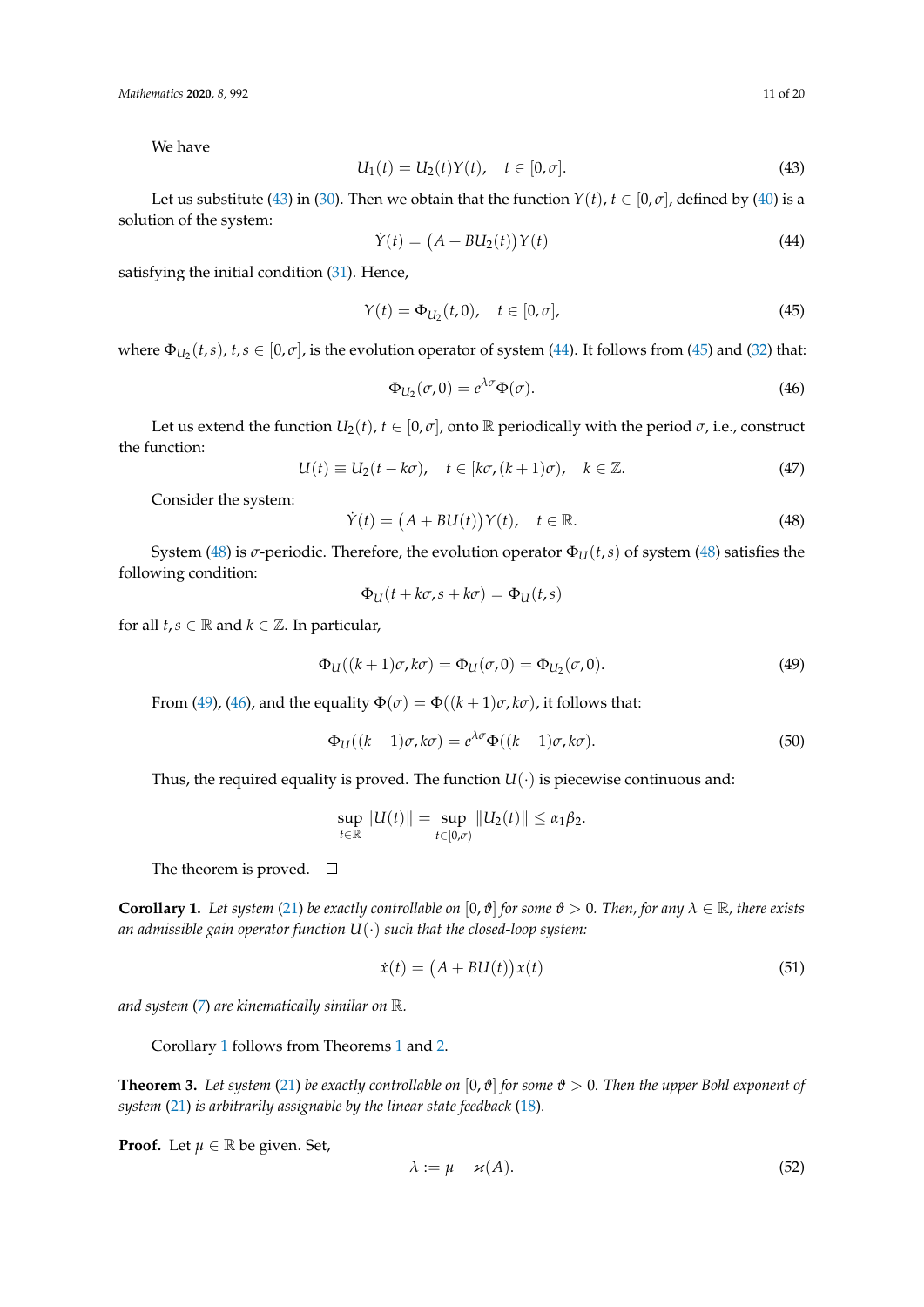For this *λ*, let us construct, by Corollary [1,](#page-10-6) an admissible gain operator function *U*(·) such that system [\(51\)](#page-10-7) and system [\(7\)](#page-2-2) are kinematically similar on  $\mathbb{R}$ . By Lemma [4,](#page-3-6) we have:

<span id="page-11-1"></span>
$$
\varkappa(A + BU) = \varkappa(A + \lambda I). \tag{53}
$$

By Lemma [2,](#page-3-7) we have:

<span id="page-11-6"></span><span id="page-11-2"></span>
$$
\varkappa(A + \lambda I) = \varkappa(A) + \lambda. \tag{54}
$$

From [\(53\)](#page-11-1), [\(54\)](#page-11-2), and [\(52\)](#page-10-8), it follows that  $\varkappa(A + BLI) = \mu$  as required.  $\Box$ 

## <span id="page-11-0"></span>**4. Example**

Let  $\mathfrak{X} = \mathfrak{U} = \ell_2$  where  $\ell_2$  is the is the space of all sequences  $x = (x_1, x_2, \dots, x_n, \dots)$  with the norm  $||x|| = \left(\begin{array}{c} \infty \\ \sum \end{array}\right)$  $\sum_{i=1}^{\infty} |x_i|^2$ <sup>1/2</sup>. The space  $\ell_2$  is a separable Hilbert space ([\[51\]](#page-19-5), § 56). Consider a linear control system:

<span id="page-11-5"></span>
$$
\dot{x}(t) = Ax(t) + Bu(t), \quad t \in \mathbb{R}, \quad x \in \mathfrak{X}, \quad u \in \mathfrak{U}, \tag{55}
$$

where

<span id="page-11-7"></span>
$$
A: (x_1, x_2, x_3, x_4, \ldots) \mapsto (-x_2, x_1, -x_4, x_3, \ldots),
$$
\n(56)

$$
B: (x_1, x_2, x_3, x_4, \ldots) \mapsto (x_1, 0, x_2, 0, x_3, 0, \ldots). \tag{57}
$$

Considering elements of  $\ell_2$  as column-vectors with an infinite number of coordinates, one can identify the operators *A* and *B* with the following matrices with an infinite number of rows and columns:  $\overline{a}$ 

<span id="page-11-3"></span>
$$
A = \begin{bmatrix} 0 & -1 & 0 & 0 & \dots \\ 1 & 0 & 0 & 0 & \dots \\ 0 & 0 & 0 & -1 & \dots \\ 0 & 0 & 1 & 0 & \dots \\ \vdots & \vdots & \vdots & \vdots & \ddots \end{bmatrix}, \qquad B = \begin{bmatrix} 1 & 0 & 0 & \dots \\ 0 & 0 & 0 & \dots \\ 0 & 1 & 0 & \dots \\ 0 & 0 & 0 & \dots \\ \vdots & \vdots & \vdots & \ddots \end{bmatrix}.
$$
 (58)

Consider the matrices  $F =$  $\begin{bmatrix} 0 & -1 \\ 1 & 0 \end{bmatrix}$ ,  $G =$  $\lceil 1 \rceil$  $\boldsymbol{0}$ 1 . One can write the matrices [\(58\)](#page-11-3) in the following block-diagonal form:

<span id="page-11-4"></span>
$$
A = diag\{F, F, \dots, F, \dots\}, \quad B = diag\{G, G, \dots, G, \dots\}.
$$
 (59)

We will use the following denotations for the matrices of the form [\(59\)](#page-11-4):

$$
A = \text{diag}[F]_{\infty}, \quad B = \text{diag}[G]_{\infty}.
$$

Set  $G_1 := FG$ . Then  $G_1 =$  $\lceil 0$ 1 1 . Hence,  $AB = \text{diag}[G_1]_{∞}$ . Therefore, span {*B*\L, *AB*\L} =  $\mathfrak{X}$ . It follows that system [\(55\)](#page-11-5), [\(56\)](#page-11-6), [\(57\)](#page-11-7) is exactly controllable on [0,  $\vartheta$ ] for any  $\vartheta > 0$ . Let us take  $\vartheta = \pi$ . Let us show that the upper Bohl exponent of system [\(55\)](#page-11-5), [\(56\)](#page-11-6), [\(57\)](#page-11-7) is arbitrarily assignable by linear

state feedback [\(18\)](#page-4-3). Consider the system:

<span id="page-11-8"></span>
$$
\dot{y}(t) = Fy(t), \quad t \in \mathbb{R}, \quad y \in \mathbb{R}^2. \tag{60}
$$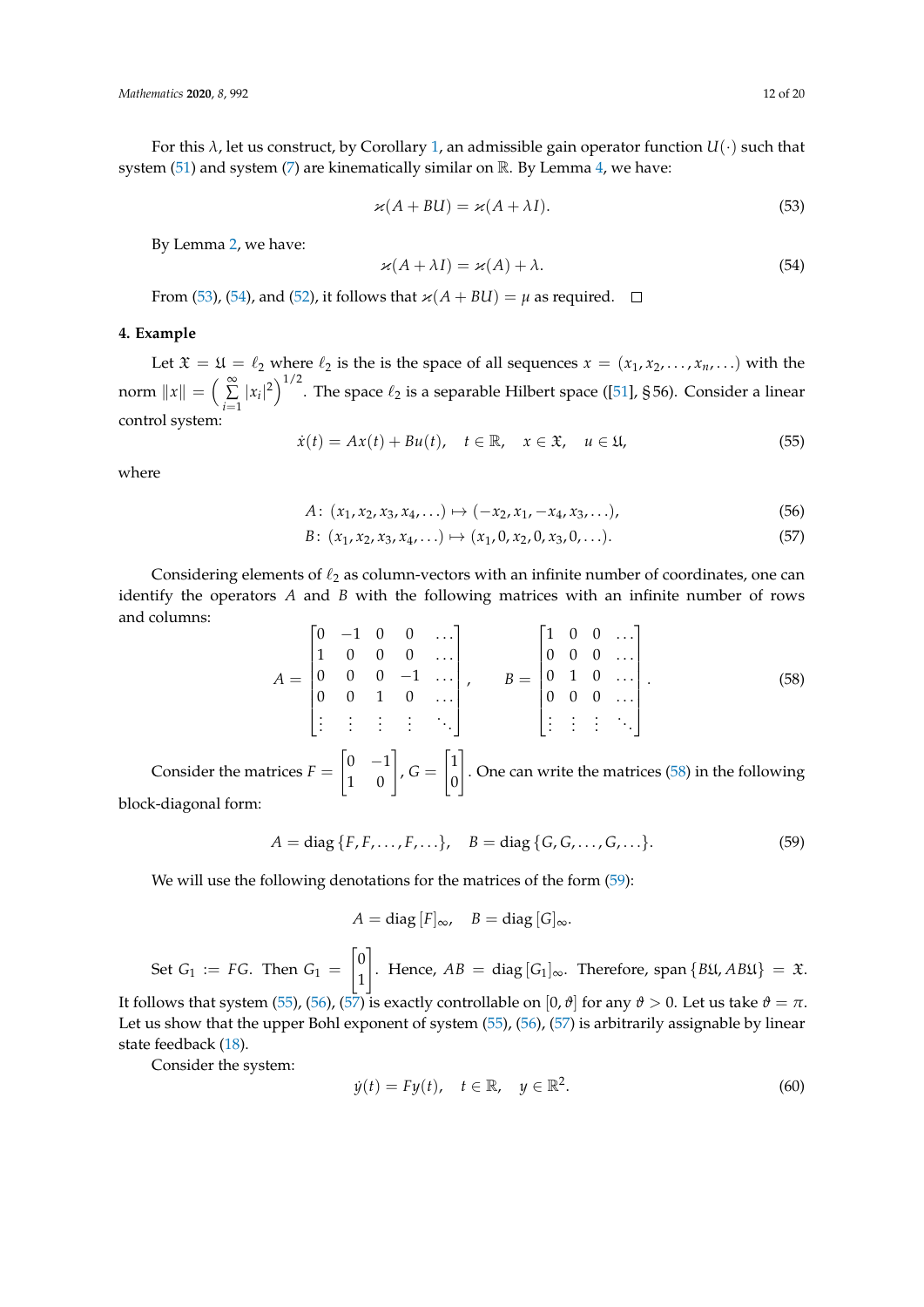The evolution operator  $\Gamma(t,s)$  of system [\(60\)](#page-11-8) has the form  $\Gamma(t,s) = \Gamma(t-s)$  where  $\Gamma(t) = \exp(Ft)$ . Calculating the matrix exponent, we obtain that:

$$
\Gamma(t) = \begin{bmatrix} \cos t & -\sin t \\ \sin t & \cos t \end{bmatrix}.
$$

Let us construct the evolution operator  $\Phi(t,s)$  of the free system:

$$
\dot{x}(t) = Ax(t), \quad t \in \mathbb{R}.
$$

We obtain  $\Phi(t,s) = \Phi(t-s)$  where  $\Phi(t) = \text{diag}[\Gamma(t)]_{\infty}$ . Hence,  $\Phi(\tau+s,\tau) = \text{diag}[\Gamma(s)]_{\infty}$ . For any  $y = \text{col}(y_1, y_2) \in \mathbb{R}^2$  we have:

$$
\|\Gamma(s)y\|^2 = (y_1 \cos s - y_2 \sin s)^2 + (y_1 \sin s + y_2 \cos s)^2 = y_1^2 + y_2^2 = \|y\|^2.
$$

From this, it follows that  $\|\Phi(\tau+s,\tau)x\|^2 = \|x\|^2$  for all  $\tau,s \in \mathbb{R}$  and  $x \in \mathfrak{X}$ . Hence,  $\|\Phi(\tau+s,x)\|^2 = \|x\|^2$  $|s, \tau\rangle$ || = 1. So, ln  $\|\Phi(\tau + s, \tau)\| = 0$ . Thus,  $\varkappa(A) = 0$ .

Let an arbitrary  $\mu \in \mathbb{R}$  be given. Set  $\lambda := \mu - \varkappa(A) = \mu$ . Let us construct  $U(\cdot)$ , by Theorem [2,](#page-9-0) that ensures equality [\(50\)](#page-10-9), and, hence, by Corollary [1,](#page-10-6) kinematic similarity of systems [\(51\)](#page-10-7) and [\(7\)](#page-2-2), and, thus, the equality  $\varkappa(A + BU) = \lambda = \mu$ . Set  $\sigma := 2\vartheta = 2\pi$ . We have:

$$
\Phi(\sigma) = \Phi(2\pi) = \text{diag} \left[ \Gamma(2\pi) \right]_{\infty} = \text{diag} \left[ I_2 \right]_{\infty}
$$

where  $I_2 =$  $\begin{bmatrix} 1 & 0 \\ 0 & 1 \end{bmatrix}$ , i.e.,  $\Phi(\sigma) = I \in \mathcal{L}(\mathfrak{X}, \mathfrak{X})$ . Next,

$$
\Gamma(-s)GG^*\Gamma^*(-s) = \begin{bmatrix} \cos^2 s & -\cos s \sin s \\ -\cos s \sin s & \sin^2 s \end{bmatrix}.
$$

Set  $\Sigma(t) := \int_t^t$  $\int_0^1 \Gamma(-s)GG^* \Gamma^*(-s) ds$ . Then,

$$
\Sigma(t) = \begin{bmatrix} \frac{t}{2} + \frac{\sin 2t}{4} & \frac{\cos 2t - 1}{4} \\ \frac{\cos 2t - 1}{4} & \frac{t}{2} - \frac{\sin 2t}{4} \end{bmatrix},
$$

and, hence,  $\Sigma(\sigma) = \Sigma(2\pi) = \pi I_2$ . We have:

$$
Q_0(\sigma) = \int_0^{\sigma} \Phi(-s) BB^* \Phi^*(-s) ds = \int_0^{\sigma} \text{diag} [\Gamma(-s)]_{\infty} \text{diag} [GG^*]_{\infty} \text{diag} [\Gamma^*(s)]_{\infty} ds
$$
  
= 
$$
\int_0^{\sigma} \text{diag} [\Gamma(-s) GG^* \Gamma^*(s)]_{\infty} ds = \text{diag} [\Sigma(\sigma)]_{\infty} = \pi I \in \mathcal{L}(\mathfrak{X}, \mathfrak{X}).
$$

So,  $Q_0^{-1}(\sigma) = \frac{1}{\pi}I \in \mathcal{L}(\mathfrak{X}, \mathfrak{X})$ , hence, by [\(38\)](#page-8-2),  $H = \frac{e^{2\pi\lambda}-1}{\pi}$  $\frac{1}{\pi} I \in \mathcal{L}(\mathfrak{X}, \mathfrak{X})$ . Denote,  $\alpha := \frac{e^{2\pi\lambda}-1}{2\pi}$ 2*π* .  $(61)$ 

By using [\(39\)](#page-8-4), we obtain,

<span id="page-12-1"></span><span id="page-12-0"></span>
$$
U_1(t) = \text{diag}[V_1(t)]_{\infty}, \quad \text{where} \quad V_1(t) = [2\alpha \cos t, -2\alpha \sin t]. \tag{62}
$$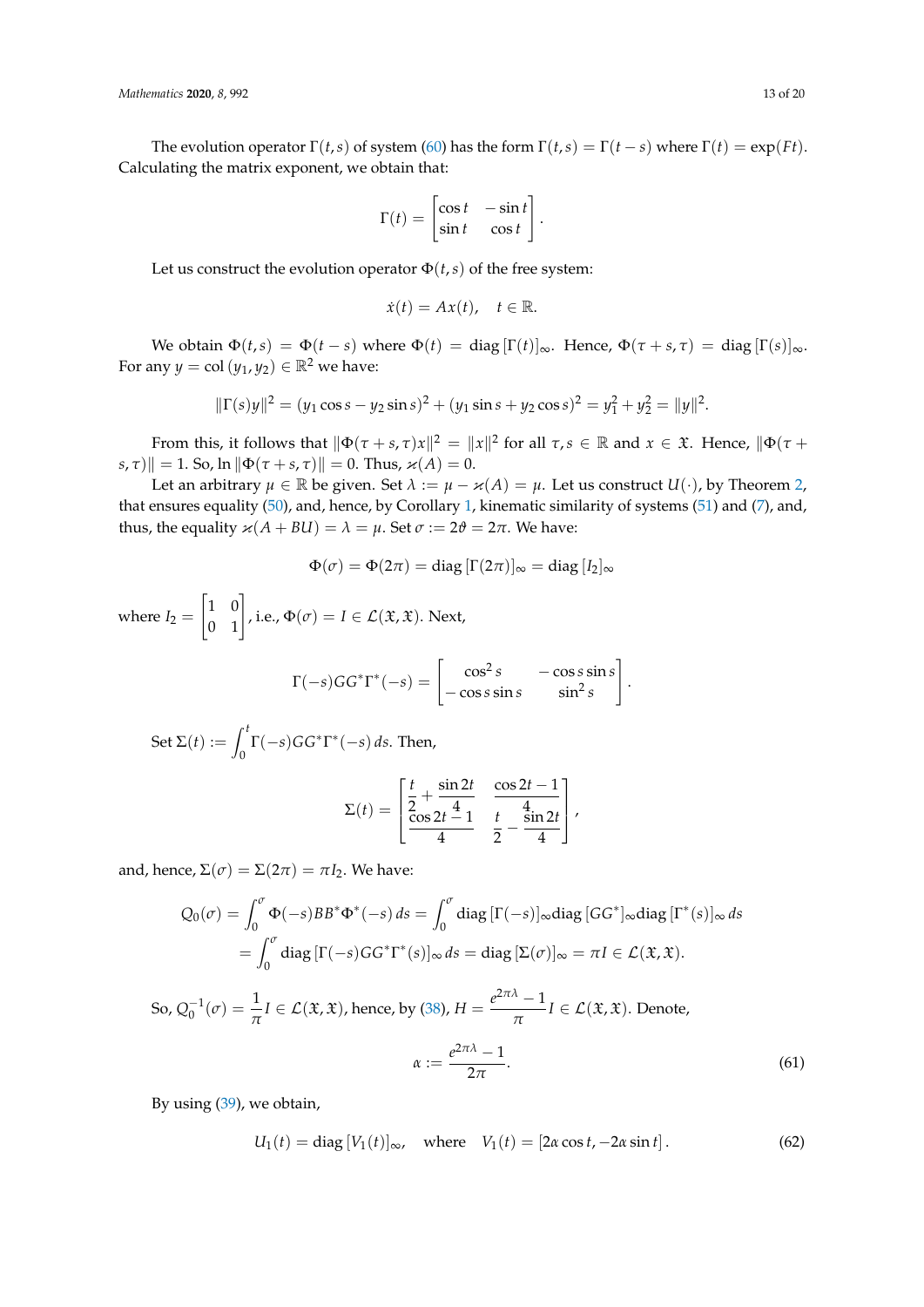Next, by [\(41\)](#page-8-6), we have  $R(t) = \text{diag } [K(t)]_{\infty}$ , where  $K(t) = I_2 + 2\alpha \Sigma(t)$ . Set  $S(t) := \Gamma(t)K(t)$ . Multiplying  $\Gamma(t)$  by  $K(t)$ , we obtain that:

<span id="page-13-0"></span>
$$
S(t) = \begin{bmatrix} (1 + \alpha t) \cos t + \alpha \sin t & -(1 + \alpha t) \sin t \\ (1 + \alpha t) \sin t & (1 + \alpha t) \cos t - \alpha \sin t \end{bmatrix}.
$$
 (63)

By  $(40)$ , we have,

<span id="page-13-1"></span>
$$
Y(t) = \Phi(t)R(t) = \text{diag} [ \Gamma(t) ]_{\infty} \text{diag} [ K(t) ]_{\infty} = \text{diag} [ \Gamma(t)K(t) ]_{\infty} = \text{diag} [ S(t) ]_{\infty}.
$$
 (64)

Finding  $\Delta(t) := \det S(t)$  from [\(63\)](#page-13-0), we obtain that:

$$
\Delta(t) = (1 + \alpha t)^2 - \alpha^2 \sin^2 t.
$$

It is easy to check that, for all  $t \in [0,\sigma]$ :  $\Delta'(t) > 0$ , if  $\alpha > 0$ ;  $\Delta'(t) < 0$ , if  $\alpha < 0$ ; and  $\Delta'(t) = 0$ , if *α* = 0. Hence, for all *t* ∈ [0, *σ*]: if *α* > 0, then ∆(*t*) ≥ ∆(0) = 1; if *α* < 0, then ∆(*t*) ≥ ∆(2*π*) = *e* <sup>4</sup>*πλ* > 0; if  $\alpha = 0$ , then  $\Delta(t) = 1$ . Thus,  $\Delta(t)$  is separated from zero.

From [\(63\)](#page-13-0), we obtain that

<span id="page-13-3"></span>
$$
S^{-1}(t) = \frac{1}{\Delta(t)} \begin{bmatrix} (1 + \alpha t) \cos t - \alpha \sin t & (1 + \alpha t) \sin t \\ -(1 + \alpha t) \sin t & (1 + \alpha t) \cos t + \alpha \sin t \end{bmatrix}.
$$
 (65)

By  $(64)$ , we have:

<span id="page-13-2"></span>
$$
Y^{-1}(t) = \text{diag}\,[S^{-1}(t)]_{\infty}.\tag{66}
$$

Constructing  $U_2(t)$  according to [\(42\)](#page-9-1), by using [\(62\)](#page-12-0), [\(66\)](#page-13-2), and [\(65\)](#page-13-3), we obtain:

<span id="page-13-4"></span>
$$
U_2(t) = \text{diag}\left[V_2(t)\right]_{\infty}, \quad V_2(t) = \frac{1}{\Delta(t)} \left[2\alpha(1+\alpha t) - 2\alpha^2 \sin t \cos t, -2\alpha^2 \sin^2 t\right].\tag{67}
$$

From [\(67\)](#page-13-4) we obtain:

$$
F + GV_2(t) = \begin{bmatrix} \frac{2\alpha(1+\alpha t) - 2\alpha^2 \sin t \cos t}{\Delta(t)} & \frac{-(1+\alpha t)^2 - \alpha^2 \sin^2 t}{\Delta(t)} \\ 1 & 0 \end{bmatrix}.
$$

One can check that the matrix [\(63\)](#page-13-0) satisfies the following matrix differential equation:

<span id="page-13-5"></span>
$$
\dot{S}(t) = (F + GV_2(t))S(t), \quad t \in [0, \sigma].
$$
\n(68)

Next, by  $(67)$ , we have:

<span id="page-13-6"></span>
$$
A + BU_2(t) = \text{diag}[F + GV_2(t)]_{\infty}.
$$
\n(69)

Due to  $(68)$  and  $(69)$ , the function  $(64)$  satisfies the system:

$$
\dot{Y}(t) = (A + BU_2(t))Y(t), \quad t \in [0, \sigma],
$$

and  $Y(0) = I$ . Hence, [\(45\)](#page-10-2) and [\(46\)](#page-10-5) holds. Constructing  $U(t)$  according to [\(47\)](#page-10-10), we obtain:

<span id="page-13-7"></span>
$$
U(t) = \text{diag}\left[V(t)\right]_{\infty}, \quad V(t) = \frac{1}{\Delta(t - 2\pi k)} \left[2\alpha(1 + \alpha(t - 2\pi k)) - 2\alpha^2 \sin t \cos t, -2\alpha^2 \sin^2 t\right],
$$
  

$$
t \in [2\pi k, 2\pi(k+1)), \quad k \in \mathbb{Z}.
$$
 (70)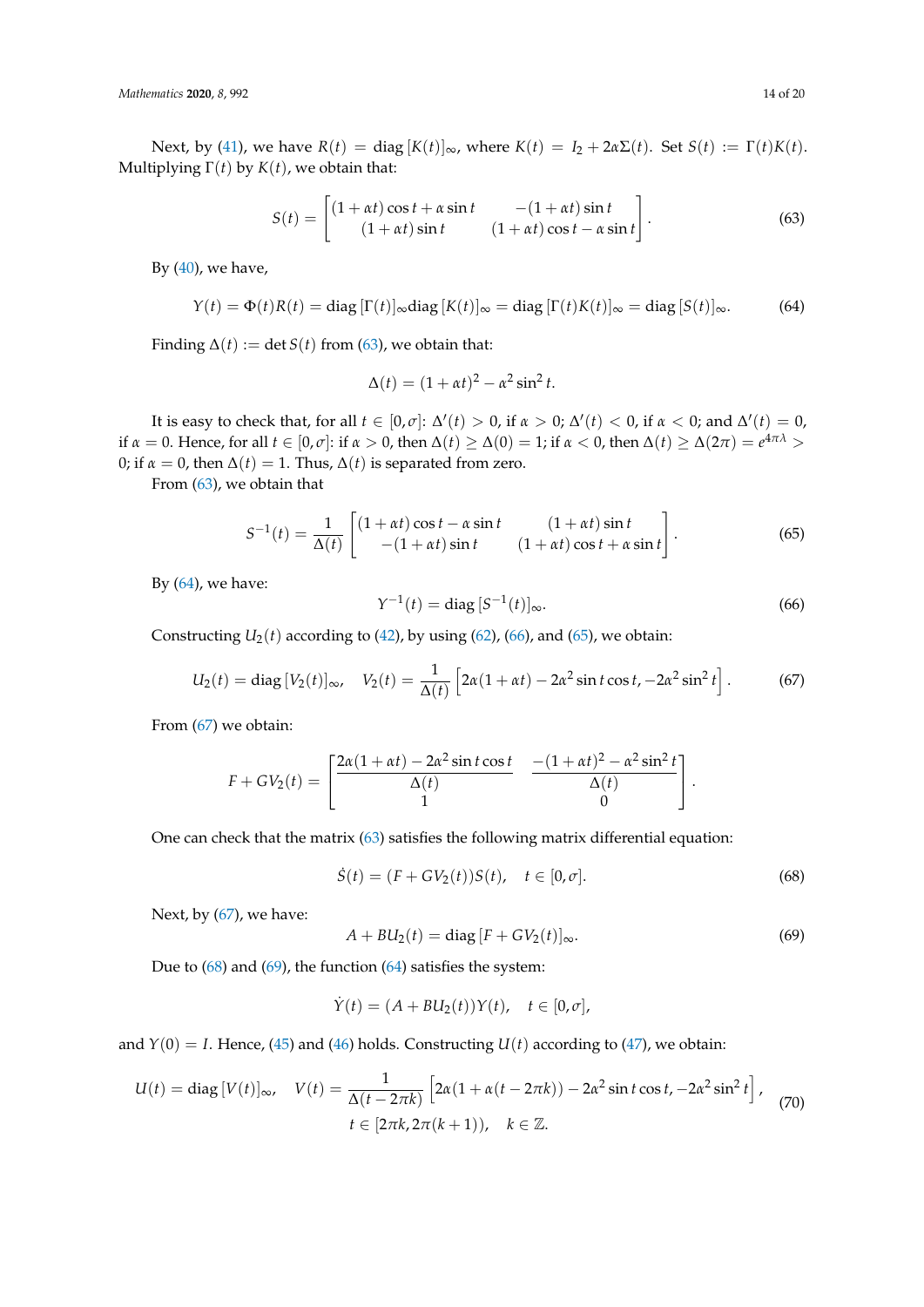By Theorem [2,](#page-9-0) the gain operator function [\(70\)](#page-13-7) with *α* defined by [\(61\)](#page-12-1) ensures equality [\(50\)](#page-10-9), kinematic similarity of systems:

<span id="page-14-0"></span>
$$
\dot{x}(t) = (A + BL(t))x(t), \quad t \in \mathbb{R}, \tag{71}
$$

and

<span id="page-14-1"></span>
$$
\dot{x}(t) = (A + \lambda I)x(t), \quad t \in \mathbb{R}, \tag{72}
$$

on  $\mathbb{R}$ , and the equality  $\varkappa(A + BU) = \lambda = \mu$ .

For numerical simulation, let us construct the projection of systems [\(71\)](#page-14-0) and [\(72\)](#page-14-1) into the space  $\mathbb{R}^2 = \{(x_1, x_2), x_1, x_2 \in \mathbb{R}\}$ . We obtain the systems

<span id="page-14-2"></span>
$$
\dot{y}(t) = (F + GV(t))y(t), \quad t \in \mathbb{R}, \quad y \in \mathbb{R}^2,
$$
\n
$$
(73)
$$

and

<span id="page-14-3"></span>
$$
\dot{y}(t) = (F + \lambda E)y(t), \quad t \in \mathbb{R}, \quad y \in \mathbb{R}^2. \tag{74}
$$

Here *E* is the identity  $(2 \times 2)$ -matrix. Systems [\(73\)](#page-14-2) and [\(74\)](#page-14-3) are kinematically similar, hence, since  $\varkappa(F) = 0$ , we have  $\varkappa(F + GV) = \varkappa(F + \lambda E) = \lambda$ . Let us take, for example,  $\lambda = -1/4$ . The equality  $\varkappa(F + \lambda E) = -1/4$  means that system [\(74\)](#page-14-3) (and [\(73\)](#page-14-2)) is uniformly exponentially stable with the decay rate 1/4.

Let  $\Xi(t,s)$  denote the evolution matrix of system [\(73\)](#page-14-2) and  $\Omega(t,s)$  denote the evolution matrix of system [\(74\)](#page-14-3). Let,

$$
\Xi(t,0)=:\begin{bmatrix} \xi_{11}(t) & \xi_{12}(t) \\ \xi_{21}(t) & \xi_{22}(t) \end{bmatrix}, \qquad \Omega(t,0)=:\begin{bmatrix} \omega_{11}(t) & \omega_{12}(t) \\ \omega_{21}(t) & \omega_{22}(t) \end{bmatrix}.
$$

<span id="page-14-4"></span> $\mathbb{E}[\mathbf{w}_t(t,0)]_{t=0} = \Omega(t,0) \Big|_{t=0} = E$ . Let us construct the graphs of the functions  $\zeta_{ij}(t)$ ,  $\omega_{ij}(t)$ (see, Figures [1](#page-14-4)[–4\)](#page-15-0).



**Figure 1.** Graphs of the functions  $A = \omega_{11}(t)$ ,  $B = \omega_{21}(t)$ .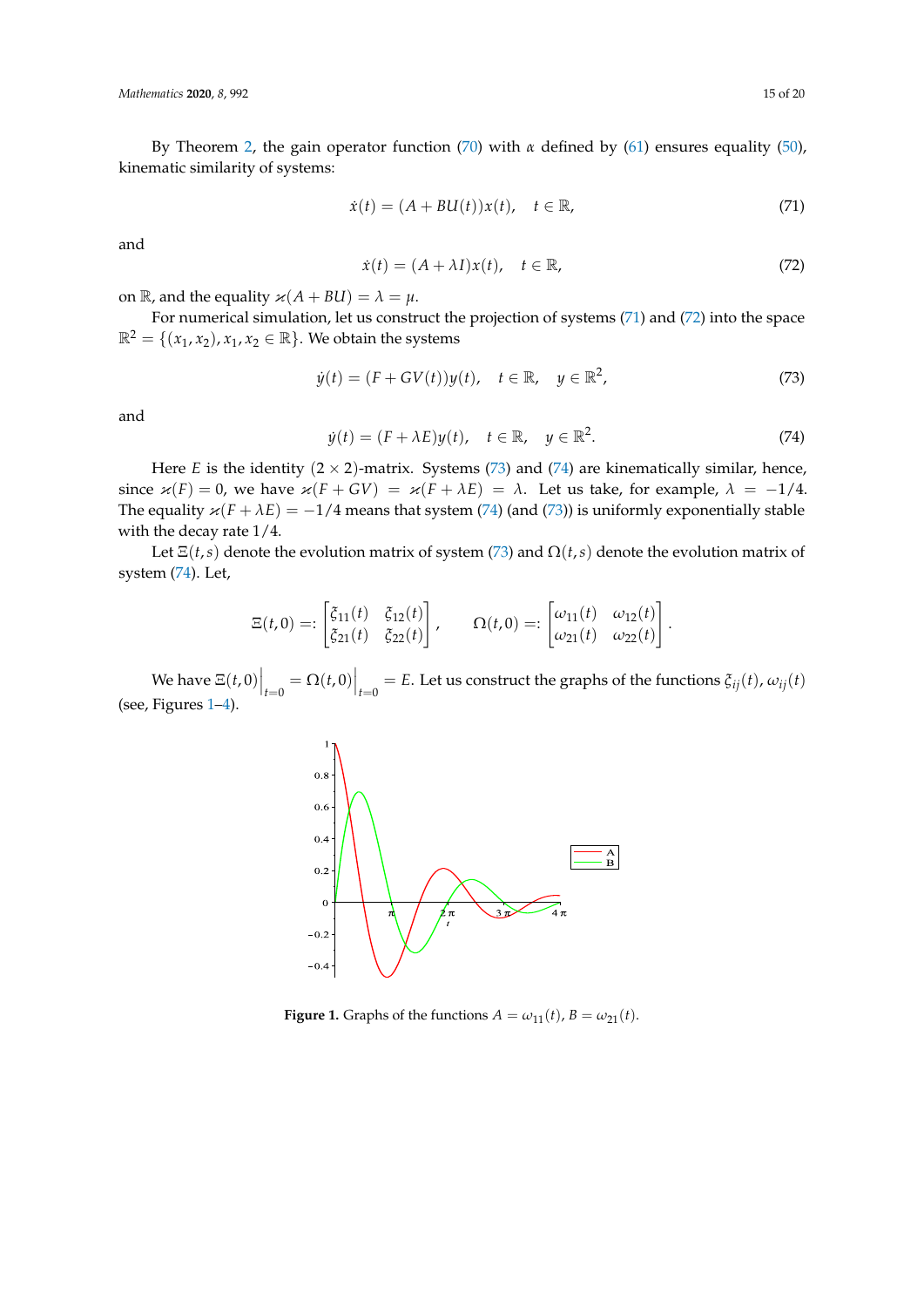

**Figure 2.** Graphs of the functions  $A = \omega_{12}(t)$ ,  $B = \omega_{22}(t)$ .



<span id="page-15-0"></span>**Figure 3.** Graphs of the functions  $A = \xi_{11}(t)$ ,  $B = \xi_{21}(t)$ .



**Figure 4.** Graphs of the functions  $A = \xi_{12}(t)$ ,  $B = \xi_{22}(t)$ .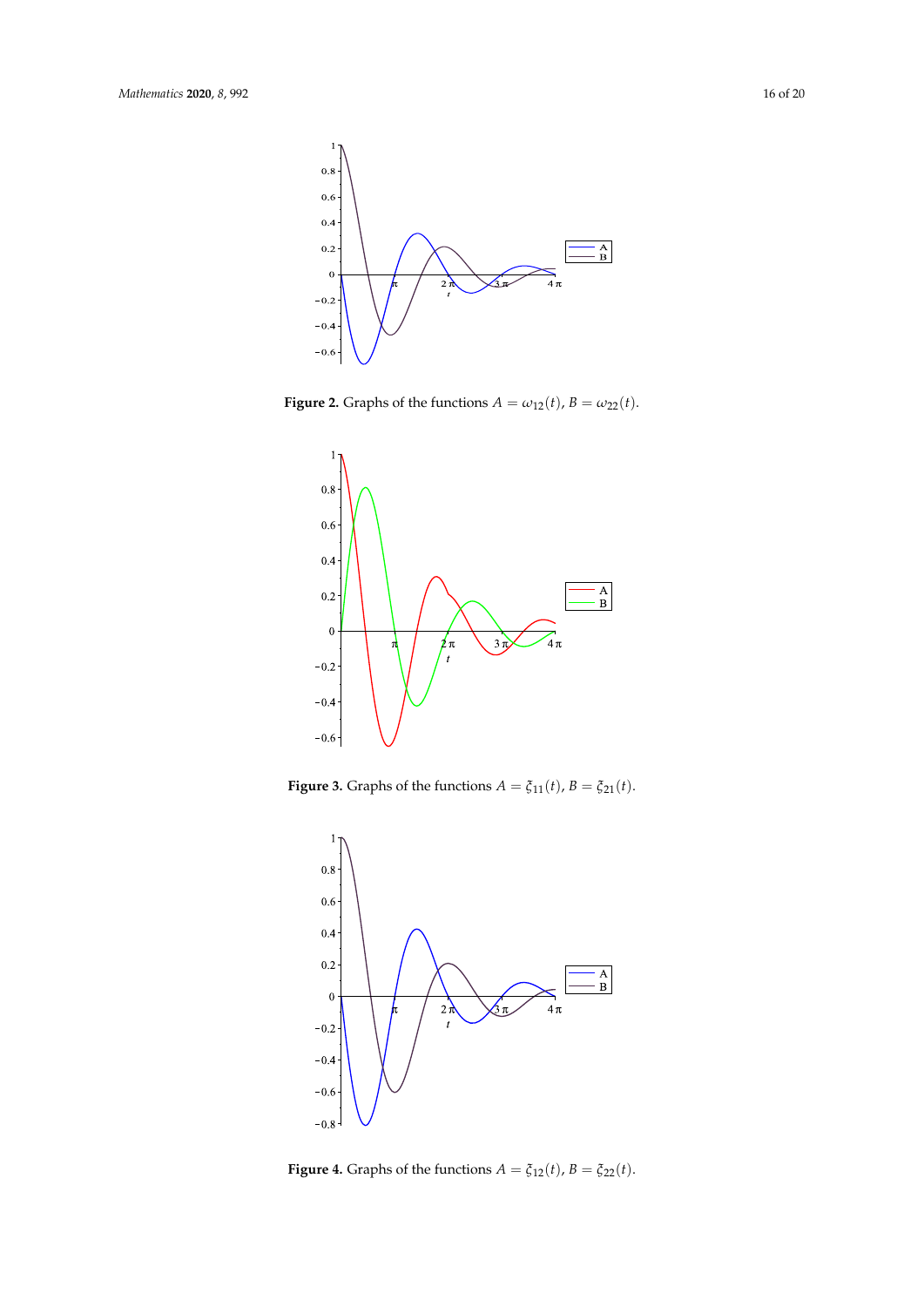One can see from system [\(73\)](#page-14-2) and [\(74\)](#page-14-3) (and from the graphs) that:

<span id="page-16-1"></span>
$$
\omega_{11}(2\pi) = \xi_{11}(2\pi) = e^{-\pi/2} \approx 0.2079, \quad \omega_{12}(2\pi) = \xi_{12}(2\pi) = 0,
$$
  
\n
$$
\omega_{21}(2\pi) = \xi_{21}(2\pi) = 0, \qquad \omega_{22}(2\pi) = \xi_{11}(2\pi) = e^{-\pi/2} \approx 0.2079.
$$
\n(75)

One can see also that the functions  $\omega_{ij}$  are smooth. Since the matrix of system [\(73\)](#page-14-2) is piecewise continuous, the matrix function Ξ(*t*, 0) is piecewise smooth and its derivative can be discontinuous at the points  $t = 2\pi k$ . Calculating the one-sided limits from [\(73\)](#page-14-2), we obtain that:

$$
\left. \begin{aligned}\n\dot{\xi}_{11}(t)\right|_{t=2\pi-0} &= (e^{-\pi/2}-1)/\pi \approx -0.2521, \quad \dot{\xi}_{11}(t)\Big|_{t=2\pi+0} = (e^{-\pi/2}-1)e^{-\pi/2}/\pi \approx -0.0524, \\
\left.\dot{\xi}_{12}(t)\right|_{t=2\pi-0} &= \left.\dot{\xi}_{12}(t)\right|_{t=2\pi+0} = -e^{-\pi/2}, \quad \left.\dot{\xi}_{21}(t)\right|_{t=2\pi-0} = \left.\dot{\xi}_{21}(t)\right|_{t=2\pi+0} = e^{-\pi/2}, \\
\left.\dot{\xi}_{22}(t)\right|_{t=2\pi-0} &= \left.\dot{\xi}_{22}(t)\right|_{t=2\pi+0} = 0,\n\end{aligned}
$$

i.e., only the function  $\zeta_{11}(t)$  has the discontinuous derivative at the point  $t = 2\pi$ . This is confirmed by the graphs.

It follows from [\(75\)](#page-16-1) that:

$$
\Xi(2\pi,0) = \Omega(2\pi,0) = \begin{bmatrix} e^{-\pi/2} & 0 \\ 0 & e^{-\pi/2} \end{bmatrix} \approx \begin{bmatrix} 0.2079 & 0 \\ 0 & 0.2079 \end{bmatrix}.
$$

By periodicity, we have:

$$
\Xi(4\pi,0) = \Omega(4\pi,0) = \begin{bmatrix} e^{-\pi} & 0 \\ 0 & e^{-\pi} \end{bmatrix} \approx \begin{bmatrix} 0.0432 & 0 \\ 0 & 0.0432 \end{bmatrix},
$$

and so on,  $\Xi(2\pi k, 0) = \Omega(2\pi k, 0) = e^{-\pi k/2}E$ ,  $k \in \mathbb{Z}$ . The graphs confirm asymptotic equivalence of the behavior of solutions of systems [\(73\)](#page-14-2) and [\(74\)](#page-14-3).

**Remark 2.** *The advantage of the developed method is that it allows us to establish the exact asymptotics (i.e., exact equality*  $\varkappa(A + BL) = \mu$ ) for the closed-loop system, in contrast to, e.g., [\[35\]](#page-18-10), from which one can *only obtain the inequality*  $\Lambda(A + BU) \leq \varkappa$  *for the upper Lyapunov exponent*  $\Lambda$  *of the closed-loop system. The problem of exact assignment of the upper Bohl exponent for a system in infinite-dimensional space in the presented formulation has not been previously investigated. Moreover, the developed method allows us to assign exact values for other asymptotic invariants of the closed-loop system (central exponents, exponential exponents etc.). A disadvantage is that the analytical expressions for the controller (and for solutions of the closed-loop system) can be complicated, in contrast to the stabilization problem [\[35\]](#page-18-10). This method can be applied to any system with the property of exact controllability. The choice of matrices in the example in a rather simple form was made for illustrative purposes because in this case the analytical expressions for the controller and for the solutions of the closed-loop system is not very complicated.*

## <span id="page-16-0"></span>**5. Conclusions**

For a linear time-invariant control system in a Hilbert space with bounded operator coefficients, we examined the problem of arbitrary assignment of the upper Bohl exponent by means of linear state feedback with a time-varying linear bounded gain operator function. We have proved that the property of exact controllability of the open-loop system is sufficient for arbitrary assignability of the upper Bohl exponent of the closed-loop system. We plan to extend these results to systems without necessarily bounded operator *A* but generating a  $C_0$ -continuous semigroup. We plan to prove similar results for systems with dynamic output feedback. Further development of these results may be their extension to systems with periodic coefficients and with arbitrary time-varying non-periodic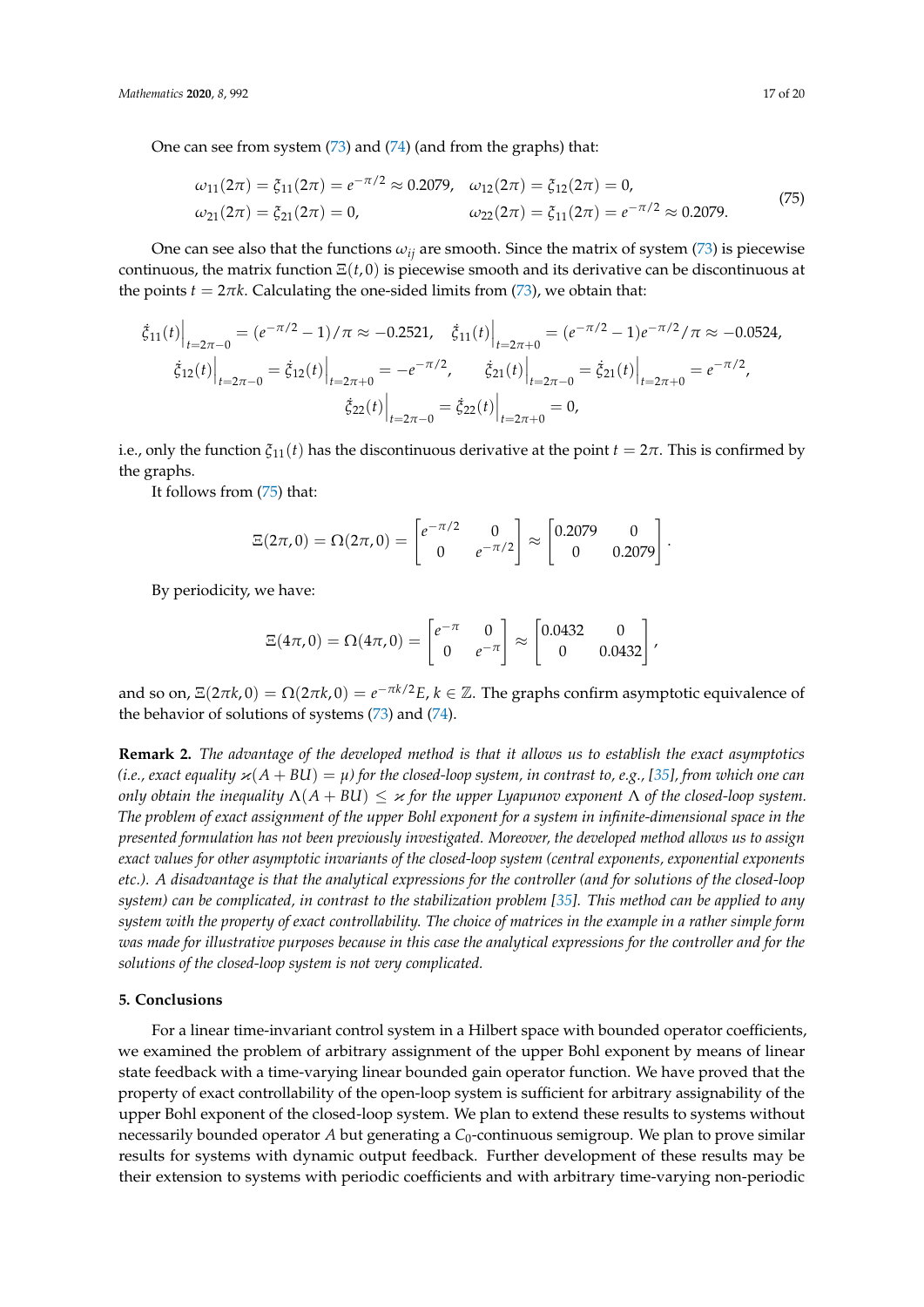coefficients, to systems in general Banach spaces, or to systems with discrete time. We expect to apply the results to specific systems, for example, to systems with delays, considering them as abstract systems of differential equations in an infinite-dimensional space.

**Author Contributions:** Conceptualization, V.Z.; methodology, V.Z.; formal analysis, V.Z. and M.Z.; investigation, V.Z. and M.Z.; writing–original draft preparation, V.Z. and M.Z.; writing–review and editing, V.Z. and M.Z.; visualization, V.Z. and M.Z.; supervision, V.Z.; project administration, V.Z.; funding acquisition, V.Z. All authors have read and agreed to the published version of the manuscript.

**Funding:** This research was funded by the Ministry of Science and Higher Education of the Russian Federation in the framework of state assignment No. 075-00232-20-01, Project 0827-2020-0010 "Development of the theory and methods of control and stabilization of dynamical systems".

**Conflicts of Interest:** The authors declare no conflict of interest.

## **References**

- <span id="page-17-0"></span>1. Popov, V.M. Hyperstability and optimality of automatic systems with several control functions. *Revue Roumaine des Sciences Techniques–Serie Electrotechnique et Energetique* **1964**, *9*, 629–690.
- <span id="page-17-1"></span>2. Wonham, W.M. On pole assignment in multi-input controllable linear systems. *IEEE Trans. Autom. Control.* **1967**, *12*, 660–665. [\[CrossRef\]](http://dx.doi.org/10.1109/TAC.1967.1098739)
- <span id="page-17-2"></span>3. Brunovsky, P. Controllability and linear closed-loop controls in linear periodic systems. *J. Differ. Equ.* **1969**, *6*, 296–313. 10.1016/0022-0396(69)90019-9. [\[CrossRef\]](http://dx.doi.org/10.1016/0022-0396(69)90019-9)
- <span id="page-17-3"></span>4. Silverman, L.M. Transformation of time-variable systems to canonical (phase-variable) form. *IEEE Trans. Autom. Control.* **1966**, *11*, 300–303. [\[CrossRef\]](http://dx.doi.org/10.1109/TAC.1966.1098312)
- 5. Wolovich, W.A. On the stabilization of controllable system. *IEEE Trans. Autom. Control.* **1968**, *13*, 569–572. [\[CrossRef\]](http://dx.doi.org/10.1109/TAC.1968.1098993)
- <span id="page-17-4"></span>6. Silverman, L.M.; Anderson, B.D.O. Controllability, observability and stability of linear systems. *SIAM J. Control* **1968**, *6*, 121–130. [\[CrossRef\]](http://dx.doi.org/10.1137/0306010)
- <span id="page-17-5"></span>7. Ikeda, M.; Maeda, H.; Kodama, S. Stabilization of linear systems. *SIAM J. Control* **1972**, *10*, 716–729. [\[CrossRef\]](http://dx.doi.org/10.1137/0310052)
- <span id="page-17-6"></span>8. Kalman, R.E. Contribution to the theory of optimal control. *Boletin de la Sociedad Matematica Mexicana* **1960**, *5*, 102–119.
- <span id="page-17-7"></span>9. Bylov, B.F.; Vinograd, R.E.; Grobman, D.M.; Nemytskii, V.V. *Theory of Lyapunov Exponents*; Nauka: Moscow, Russia, 1966.
- 10. Demidovich, B.P. *Lectures on the Mathematical Stability Theory*; Nauka: Moscow, Russia, 1967.
- <span id="page-17-8"></span>11. Barreira, L. *Lyapunov Exponents*; Birkhäuser: Cham, Switzerland, 2017. [\[CrossRef\]](http://dx.doi.org/10.1007/978-3-319-71261-1)
- <span id="page-17-9"></span>12. Makarov, E.K.; Popova, S.N. *Controllability of Asymptotic Invariants of Time-Dependent Linear Systems*; Belaruskaya Navuka: Minsk, Belarus, 2012.
- <span id="page-17-10"></span>13. Makarov, E.K.; Popova, S.N. Global controllability of central exponents of linear systems. *Russ. Math.* **1999**, *43*, 56–63.
- 14. Makarov, E.K.; Popova, S.N. The global controllability of a complete set of Lyapunov invariants for two-dimensional linear systems. *Differ. Equ.* **1999**, *35*, 97–107.
- 15. Popova, S.N. Global controllability of the complete set of Lyapunov invariants of periodic systems. *Differ. Equ.* **2003**, *39*, 1713–1723. [\[CrossRef\]](http://dx.doi.org/10.1023/B:DIEQ.0000023551.43484.e5)
- 16. Popova, S.N. Global reducibility of linear control systems to systems of scalar type. *Differ. Equ.* **2004**, *40*, 43–49. [\[CrossRef\]](http://dx.doi.org/10.1023/B:DIEQ.0000028712.20518.1c)
- <span id="page-17-11"></span>17. Popova, S.N. On the global controllability of Lyapunov exponents of linear systems. *Differ. Equ.* **2007**, *43*, 1072–1078. [\[CrossRef\]](http://dx.doi.org/10.1134/S0012266107080058)
- <span id="page-17-12"></span>18. Babiarz, A.; Banshchikova, I.; Czornik, A.; Makarov, E.; Niezabitowski, M.; Popova, S. On assignability of Lyapunov spectrum of discrete linear time-varying system with control. In Proceedings of the 2016 21st International Conference on Methods and Models in Automation and Robotics (MMAR), Miedzyzdroje, Poland, 29 August–1 September 2016. [\[CrossRef\]](http://dx.doi.org/10.1109/MMAR.2016.7575221)
- 19. Babiarz, A.; Czornik, A.; Makarov, E.; Niezabitowski, M.; Popova, S. Pole placement theorem for discrete time-varying linear systems. *SIAM J. Control Optim.* **2017**, *55*, 671–692. [\[CrossRef\]](http://dx.doi.org/10.1137/15M1033666)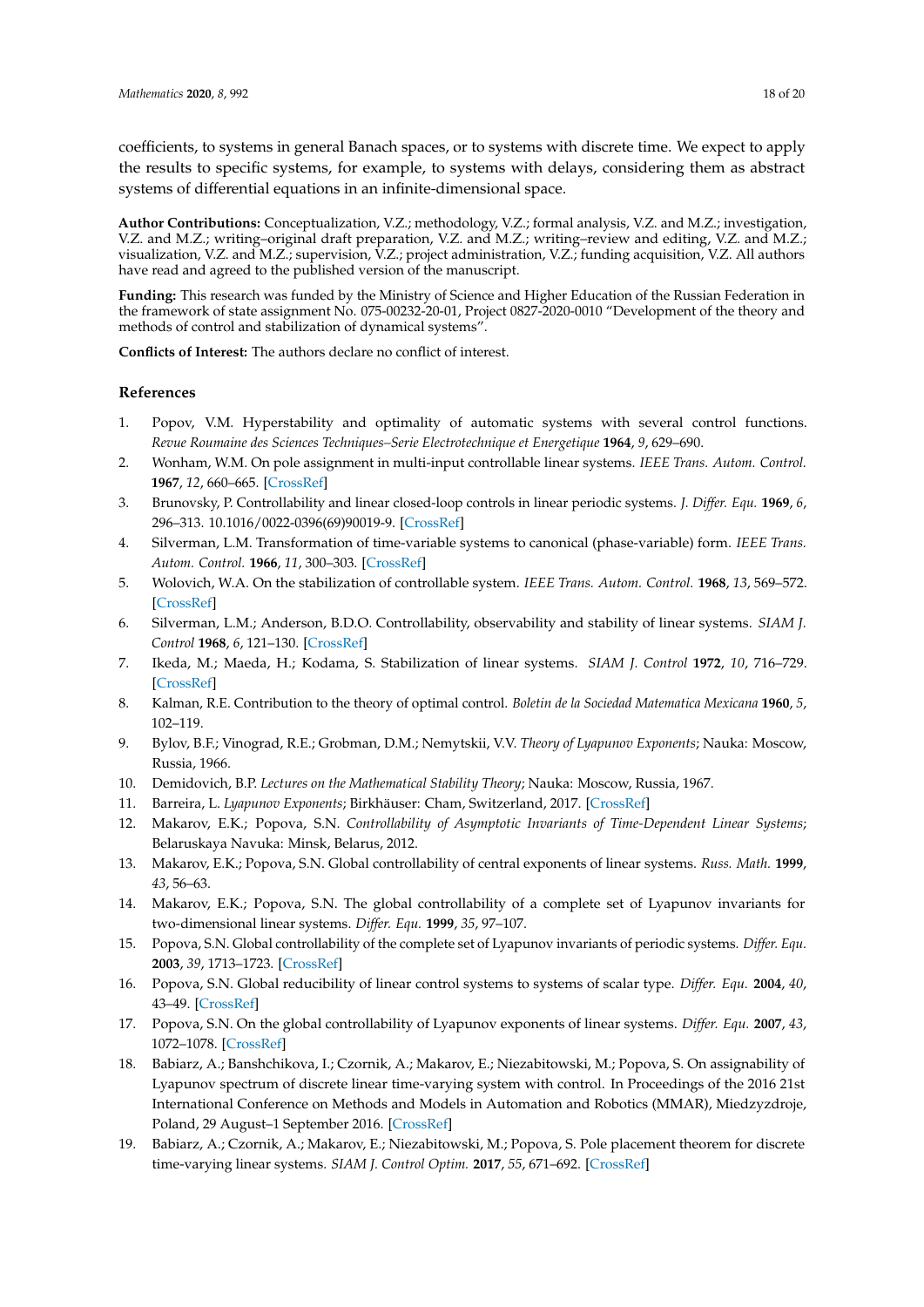- 20. Popova S. Assignability of certain Lyapunov invariants for linear discrete-time systems. *IFAC-PapersOnLine* **2018**, *51*, 40–45. [\[CrossRef\]](http://dx.doi.org/10.1016/j.ifacol.2018.11.350)
- 21. Babiarz, A.; Banshchikova, I.; Czornik, A.; Makarov, E.; Niezabitowski, M.; Popova, S. Necessary and sufficient conditions for assignability of the Lyapunov spectrum of discrete linear time-varying systems. *IEEE Trans. Autom. Control* **2018**, *63*, 3825–3837. [\[CrossRef\]](http://dx.doi.org/10.1109/TAC.2018.2823086)
- 22. Babiarz, A.; Banshchikova, I.; Czornik, A.; Makarov, E.; Niezabitowski, M.; Popova, S. Proportional local assignability of Lyapunov spectrum of linear discrete time-varying systems. *SIAM J. Control Optim.* **2019**, *57*, 1355–1377. [\[CrossRef\]](http://dx.doi.org/10.1137/17M1141734)
- <span id="page-18-0"></span>23. Babiarz, A.; Banshchikova, I.; Czornik, A.; Makarov, E.; Niezabitowski, M.; Popova, S. Assignability of Lyapunov spectrum for discrete linear time-varying systems. *Springer Proc. Math. Stat.* **2020**, *312*, 133–147. [\[CrossRef\]](http://dx.doi.org/10.1007/978-3-030-35502-9_5)
- <span id="page-18-1"></span>24. Barabanov, E.A.; Konyukh, A.V. Bohl exponents of linear differential systems. *Mem. Differ. Equ. Math. Phys.* **2001**, *24*, 151–158.
- 25. Bykov, V.V. Bohl exponents and Baire classes of functions. *J. Math. Sci.* **2015**, *210*, 168–185. [\[CrossRef\]](http://dx.doi.org/10.1007/s10958-015-2555-6)
- <span id="page-18-2"></span>26. Bykov, V.V. Baire classes of Lyapunov invariants. *Sb. Math.* **2017**, *208*, 620–643. [\[CrossRef\]](http://dx.doi.org/10.1070/SM8809)
- <span id="page-18-3"></span>27. Barabanov, E.; Vaidzelevich, A.; Czornik, A.; Niezabitowski, M. Exact boundaries of mobility of the Lyapunov, Perron and Bohl exponents of linear difference systems under small perturbations of the coefficient matrices. *AIP Conf. Proc.* **2016**, *1738*, 130007. [\[CrossRef\]](http://dx.doi.org/10.1063/1.4951923)
- 28. Czornik, A.; Konyukh, A.; Niezabitowski, M. Which functions may be the upper Bohl function of the diagonal discrete linear time-varying systems? *J. Math. Anal. Appl.* **2017**, *452*, 1420–1433. [\[CrossRef\]](http://dx.doi.org/10.1016/j.jmaa.2017.03.061)
- 29. Babiarz, A.; Czornik, A.; Konyukh, A.; Niezabitowski, M. What types of functions may be the lower Bohl function of a diagonal discrete linear time-varying systems? *J. Frankl. Inst.* **2017**, *354*, 5131–5144. [\[CrossRef\]](http://dx.doi.org/10.1016/j.jfranklin.2017.05.032)
- 30. Babiarz, A.; Czornik, A.; Niezabitowski, M. On the assignability of regularity coefficients and central exponents of discrete linear time-varying systems. *IFAC-PapersOnLine* **2019**, *52*, 64–69. [\[CrossRef\]](http://dx.doi.org/10.1016/j.ifacol.2019.12.349)
- 31. Babiarz, A.; Czornik, A.; Niezabitowski, M. Relations between Bohl exponents and general exponent of discrete linear time-varying systems. *J. Differ. Equ. Appl.* **2019**, *25*, 560–572. [\[CrossRef\]](http://dx.doi.org/10.1080/10236198.2019.1604695)
- 32. Czornik, A.; Konyukh, A.; Konyukh, I.; Niezabitowski, M.; Orwat, J. On Lyapunov and upper Bohl exponents of diagonal discrete linear time-varying systems. *IEEE Trans. Autom. Control* **2019**, *64*, 5171–5174. [\[CrossRef\]](http://dx.doi.org/10.1109/TAC.2019.2911848)
- <span id="page-18-4"></span>33. Pinto, N.; Robledo, G. Some relations between Bohl exponents and the exponential dichotomy spectrum. *J. Differ. Equ. Appl.* **2019**, *25*, 573–582. [\[CrossRef\]](http://dx.doi.org/10.1080/10236198.2019.1604697)
- <span id="page-18-5"></span>34. Datko, R. A linear control problem in an abstract Hilbert space. *J. Differ. Equ. Appl.* **1971**, *9*, 346–359. [\[CrossRef\]](http://dx.doi.org/10.1016/0022-0396(71)90087-8)
- <span id="page-18-10"></span>35. Slemrod, M. The linear stabilization problem in Hilbert space. *J. Funct. Anal.* **1972**, *11*, 334–345. [\[CrossRef\]](http://dx.doi.org/10.1016/0022-1236(72)90073-0)
- 36. Russell, D.L. Controllability and stabilizability theory for linear partial differential equations: Recent progress and open questions. *SIAM Rev.* **1978**, *20*, 639–739. [\[CrossRef\]](http://dx.doi.org/10.1137/1020095)
- 37. Pritchard, A.J.; Zabczyk, J. Stability and stabilizability of infinite-dimensional systems. *SIAM Rev.* **1981**, *23*, 25–52. [\[CrossRef\]](http://dx.doi.org/10.1137/1023003)
- 38. Maciej Przyłuski, K.; Rolewicz, S. On stability of linear time-varying infinite-dimensional discrete-time systems. *Syst. Control Lett.* **1984**, *4*, 307–315. [\[CrossRef\]](http://dx.doi.org/10.1016/S0167-6911(84)80042-0)
- 39. Logemann, H. Stability and stabilizability of linear infinite-dimensional discrete-time systems. *IMA J. Math. Control Inf.* **1992**, *9*, 255–263. [\[CrossRef\]](http://dx.doi.org/10.1093/imamci/9.3.255)
- 40. Luo, Z.-H.; Guo, B.-Z.; Morgu, O. *Stability and Stabilization of Infinite Dimensional Systems with Applications*; Springer: London, UK, 1999. [\[CrossRef\]](http://dx.doi.org/10.1007/978-1-4471-0419-3)
- <span id="page-18-6"></span>41. Raymond, J.-P. Stabilizability of infinite dimensional systems by finite dimensional control. *Comput. Methods Appl. Math.* **2019**, *19*, 267–282. [\[CrossRef\]](http://dx.doi.org/10.1515/cmam-2019-0026)
- <span id="page-18-7"></span>42. Barreira, L.; Valls, C. Stability of the Lyapunov exponents under perturbations. *Ann. Funct. Anal.* **2017**, *8*, 398–410. [\[CrossRef\]](http://dx.doi.org/10.1215/20088752-2017-0005)
- 43. Barreira, L.; Dragiˇcevi´c, D.; Valls, C. Nonuniform spectrum on Banach spaces. *Adv. Math.* **2017**, *321*, 547–591. [\[CrossRef\]](http://dx.doi.org/10.1016/j.aim.2017.10.006)
- <span id="page-18-8"></span>44. Barreira, L.; Dragičević, D.; Valls, C. Spectrum for compact operators on Banach spaces. *J. Math. Soc. Jpn.* **2019**, *71*, 1–17. [\[CrossRef\]](http://dx.doi.org/10.2969/jmsj/76447644)
- <span id="page-18-9"></span>45. Daleckii, J.L.; Krein, M.G. *Stability of Solutions of Differential Equations in Banach Space*; American Mathematical Society: Providence, RI, USA, 1974.